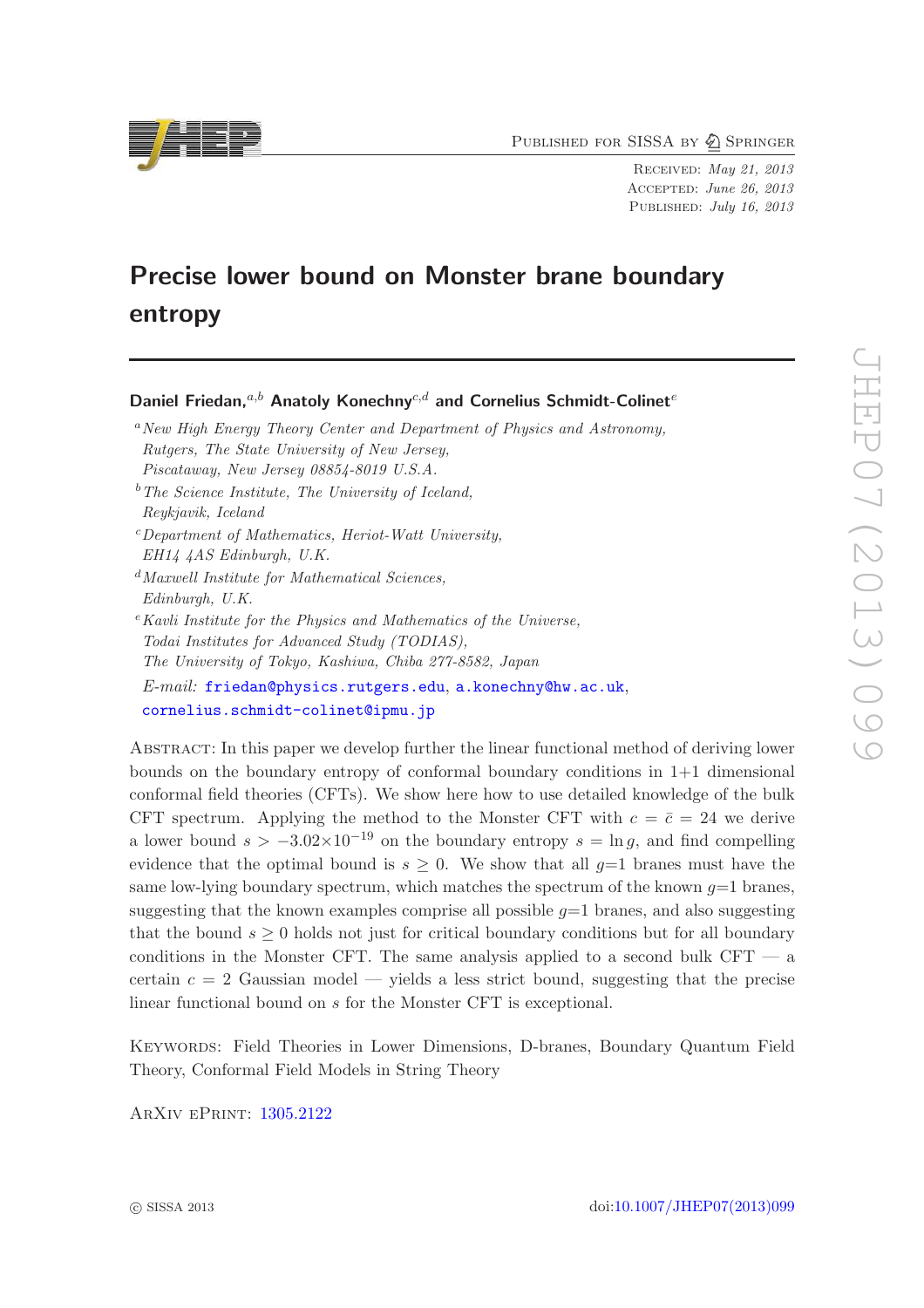# Contents

| $\mathbf{1}$   | Introduction                                                      | $\mathbf{1}$            |
|----------------|-------------------------------------------------------------------|-------------------------|
| $\mathbf{2}$   | The linear functional method                                      | $\overline{\mathbf{4}}$ |
|                | The modular duality equation<br>2.1                               | $\overline{4}$          |
|                | Bounds from linear functionals<br>2.2                             | $\overline{5}$          |
|                | 2.3<br>Practical calculations                                     | 6                       |
|                | 2.4<br>Integrality constraints                                    | 6                       |
|                | The existence of solutions to the modular duality equation<br>2.5 | 7                       |
| 3              | Map to an SDP problem                                             | $\overline{7}$          |
|                | 3.1 Verification of numerical solutions                           | 10                      |
| $\overline{4}$ | Numerical results for the Monster CFT                             | 10                      |
|                | Lower bounds on $q$<br>4.1                                        | 11                      |
|                | 4.2<br>The boundary spectrum for minimal branes                   | 12                      |
|                | Stability of $g=1$ branes<br>4.3                                  | 13                      |
|                | Boundary multiplicities<br>4.4                                    | 13                      |
|                | $5$ $c = 2$ Gaussian model                                        | 14                      |
| 6              | Conclusions                                                       | 15                      |
|                | A Coefficients $g_{lk}$                                           | 16                      |
|                | B Scaling dimensions in the $c = 2$ Gaussian model                | 17                      |

# <span id="page-1-0"></span>1 Introduction

Two-dimensional conformal field theories (CFTs) with boundaries have many applications to condensed matter systems. They describe critical boundaries, defects, and junctions in 1+1-dimensional quantum critical systems. In string theory, CFTs with boundary describe the worldsheets of open strings.

Consider a 1-dimensional system of length L with the same boundary condition at each end. The logarithm of partition function  $Z(\beta) = \text{Tr} e^{-\beta H}$  in the limit  $L/\beta \to \infty$ behaves as

<span id="page-1-1"></span>
$$
\ln Z(\beta) = c \frac{\pi}{6} \frac{L}{\beta} + 2 \ln g. \qquad (1.1)
$$

Here  $\beta$  is the inverse temperature and c is the conformal central charge of the bulk CFT. For a critical boundary condition  $g$  is a number characterising the boundary condition the universal noninteger ground-state degeneracy  $[3]$ . (In equation  $(1.1)$ ) there is a factor 2 multiplying ln g because there is a contribution ln g from each of the two boundaries.) The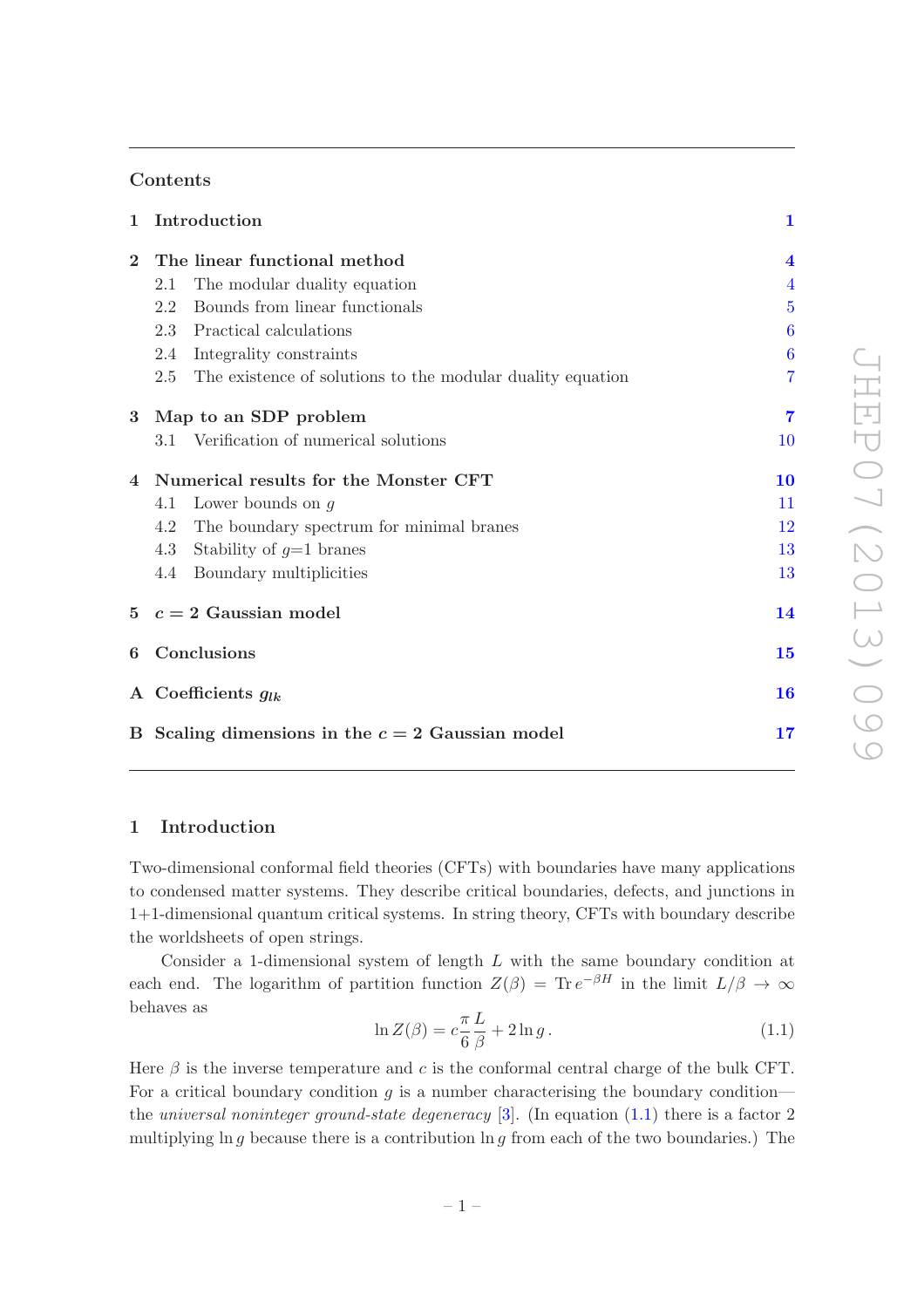$g$ -theorem conjectured in  $[3]$  states that for any renormalization group  $(RG)$  flow between critical boundary conditions for a given fixed bulk CFT, the number  $q$  is always smaller at the IR (final) fixed point than at the UV (initial) fixed point.

For an arbitrary — not necessarily critical — boundary condition on a CFT the boundary entropy  $s(\beta)$  is defined in the same fashion, by subtracting the universal bulk entropy from the total entropy  $S(\beta)$  in the limit  $L/\beta \to \infty$ ,

$$
S(\beta) = \left(1 - \beta \frac{\partial}{\partial \beta}\right) \ln Z(\beta) = c \frac{\pi}{3} \frac{L}{\beta} + 2s(\beta). \tag{1.2}
$$

For a critical boundary condition, the boundary entropy is  $s = \ln g$ , independent of tem-perature. It was shown in [\[7\]](#page-19-1) that the boundary entropy  $s(\beta)$  for a general boundary condition always decreases with decreasing temperature (contingent on certain regularity assumptions on the ultraviolet properties of the boundary condition). Equivalently,  $s(\beta)$ decreases under the renormalization group flow. This proved the *q*-theorem as a corollary.

In order to control the IR behavior of the renormalization group — the low temperature behavior of the boundary system — it is not enough to have a quantity  $s(\beta)$  that decreases under the RG flow. A lower bound on  $s(\beta)$  is needed. Without a lower bound, the RG flow might go on forever towards  $s(\infty) = -\infty$ . A lower bound on  $s(\beta)$  would imply that every boundary condition becomes critical at zero temperature. No way has yet been found to put a lower bound on  $s(\beta)$ .

A more modest goal is to establish a lower bound on  $s = \ln q$  for all the *conformal* boundary conditions for each given bulk CFT. That would at least exclude the possibility of flows that end at critical boundary conditions with arbitrarily low values of s. Once we have a lower bound on the critical values of  $s$ , it becomes interesting to look for critical boundary conditions that saturate the bound. If such minimal conformal boundary conditions exist and if any of them has a relevant perturbation, the corresponding outgoing RG trajectory would have to go on forever, to  $s(\infty) = -\infty$ . On the other hand, if such boundary conditions exist and have no relevant perturbations, it would suggest that the lower bound on s applies to all boundary conditions, not just the critical ones.

In [\[8\]](#page-19-2) the present authors demonstrated the existence of a lower bound on the boundary entropy  $s = \ln g$  of all conformal boundary conditions for any given unitary bulk CFT subject to the condition that the lowest scaling dimension  $\Delta_1$  of the spin-0 bulk fields satisfies  $\Delta_1 > (c-1)/12$ . Only CFTs with  $c \geq 1$  were considered because the conformal boundary conditions for the  $c < 1$  unitary CFTs are already completely classified. No attempt was made in [\[8](#page-19-2)] to obtain an optimal lower bound. The goal was only to show existence of a bound.

Once existence of a lower bound is known, the goal becomes to find the best possible lower bound for any given bulk CFT. Nothing can be assumed about the boundary condition beyond what is implied by conformal invariance and the general principles of boundary quantum field theory. On the other hand, all available knowledge of the bulk CFT can be used. The bound obtained in [\[8\]](#page-19-2) used only the values of c and  $\Delta_1$ . A sharper lower bound can be obtained for any given bulk CFT by exploiting more detailed information about the bulk CFT. Here, we carry out this program for two specific bulk CFTs.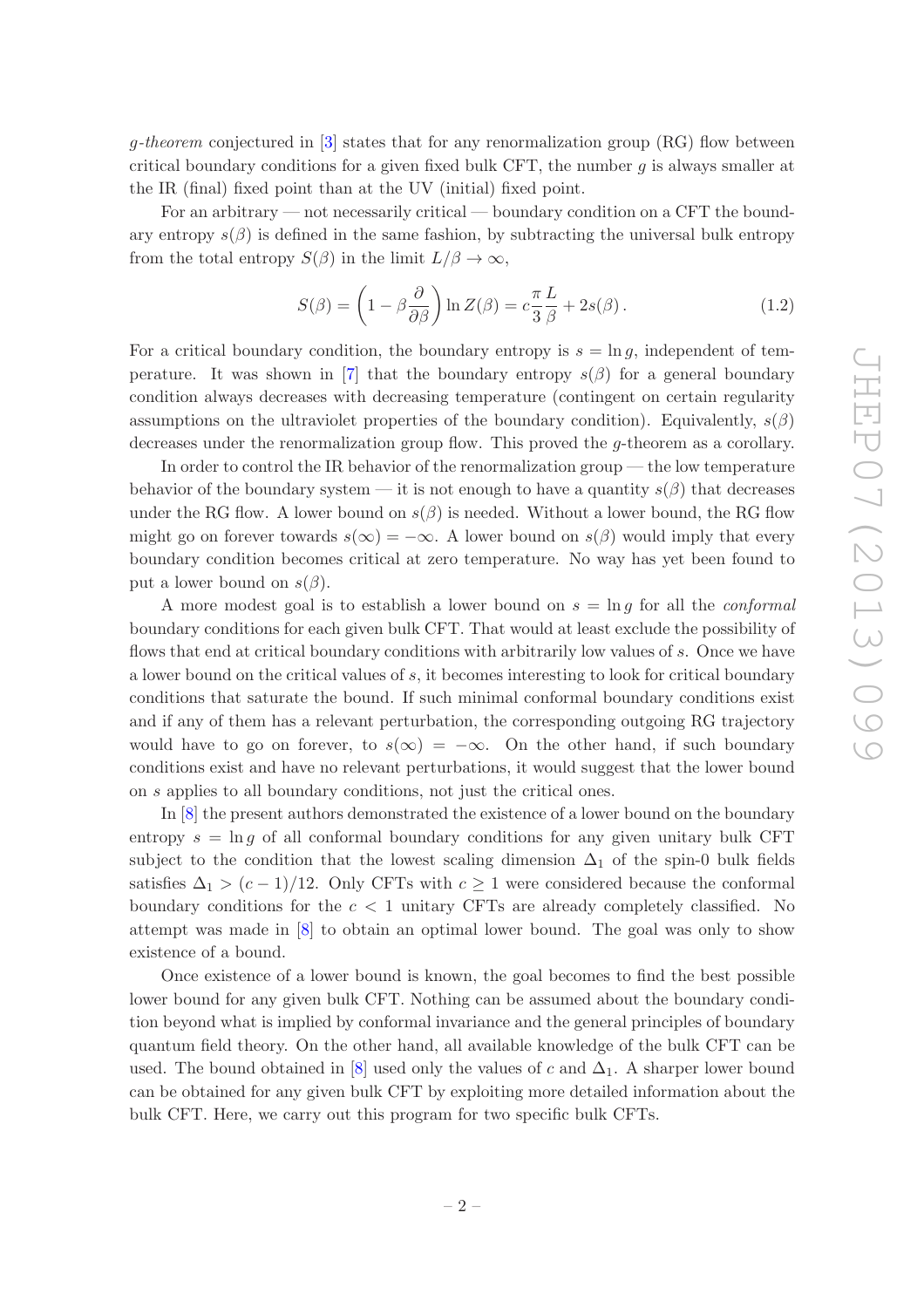Our main example is the Monster CFT. The Monster CFT is the direct product of the right-moving  $c = 24$  chiral Monster CFT with the parity conjugate left-moving  $\bar{c} = 24$ chiral Monster CFT. The chiral Monster CFT was constructed in [\[9](#page-19-3)]. Its internal symmetry group is the Monster — the largest finite simple group. Its fields are all right-moving (holomorphic in 2-dimensional euclidean spacetime). The scaling dimensions of the fields of the chiral theory are 2, 3, 4, . . ., so the Monster CFT has spin-0 (scalar) fields of dimensions  $\Delta_k = 4, 6, 8, \ldots$ . All the spin-0 local couplings are irrelevant, which makes the Monster CFT of interest for constructing critical quantum circuits [\[10](#page-19-4), [11\]](#page-19-5).

A variety of conformal boundary conditions (branes) for the Monster CFT are known [\[12](#page-19-6)]. The lowest value of the boundary entropy among these branes is  $s=0$  ( $g=1$ ). The known  $q=1$  branes are the boundary conditions that respect the full chiral algebra. The incoming chiral fields are transformed by an element of the Monster symmetry group and reflected into outgoing chiral fields. They all have the same boundary spectrum  $h_j = 2, 3, 4, \dots$ , with the same multiplicities.

The linear functional (LF) method used in [\[8\]](#page-19-2) can exploit the complete knowledge of the primary spin-0 bulk scaling dimensions  $\Delta_k$ . The LF method provides a series of larger and larger numerical computations, each of which gives a rigorous lower bound on g. We find that this series of numerically derived lower bounds on  $g$  converges spectacularly closely to 1. We are lead to conjecture that  $s \geq 0$   $(q \geq 1)$  is the exact lower bound for the Monster CFT.

Moreover, the LF method can pin down the low-lying spectrum of boundary scaling dimensions and their multiplicities, for any  $q=1$  boundary condition, i.e., any boundary condition that saturates the lower bound. We show that there are no relevant boundary perturbations — that the lowest nonzero boundary scaling dimension is greater than 1. This suggests that the bound  $s \geq 0$  holds for all boundary conditions and that the generic boundary RG flows ends at a  $q=1$  conformal boundary condition. We find strong evidence that the low-lying boundary spectrum for  $q=1$  branes — including multiplicities — is uniquely determined, matching the boundary spectrum of the known  $g=1$  branes. This suggests that the known examples comprise all possible  $q=1$  branes.

The second bulk CFT we study is a certain  $c = 2$  Gaussian model — a nonlinear model with a particular two-torus as target manifold. Again, we know the complete spectrum of bulk scaling dimensions and can use the linear functional method with that knowledge to get a succession of numerical lower bounds on  $q$  that converge rapidly to a limit. In this case, no known brane saturates the lower bound. Moreover, we show that no such minimal conformal boundary condition can exist, because the LF method fixes the multiplicity of the lowest lying boundary dimension to lie in a range of real numbers that does not include an integer. We conclude that the success of the linear functional method for the Monster CFT is exceptional.

The method is described in sections 2 and 3. Section 4 presents the results for the Monster CFT. Section 5 presents the results for the  $c = 2$  Gaussian model. In section 6 we discuss possible improvements on the linear functional method that might give strict lower bounds on g and consistent boundary spectra for minimal boundary conditions for the general bulk CFT.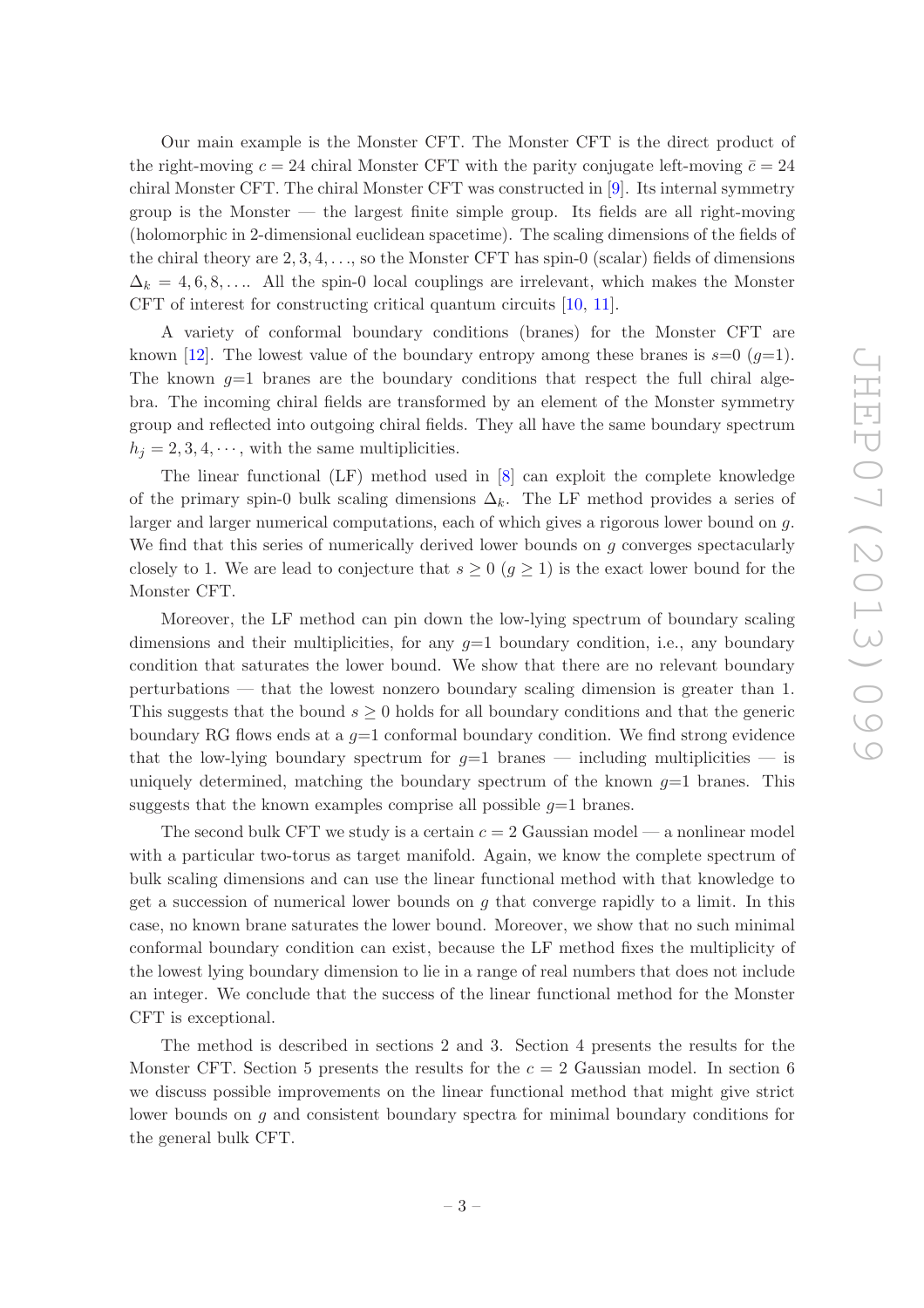## <span id="page-4-0"></span>2 The linear functional method

The linear functional method of producing bounds on quantities in conformal field theories was originated in  $\begin{bmatrix} 1, 2 \end{bmatrix}$  $\begin{bmatrix} 1, 2 \end{bmatrix}$  $\begin{bmatrix} 1, 2 \end{bmatrix}$  (see appendix A in particular) where it was used to constrain operator dimensions and state degeneracies in a two-dimensional CFT. Similar methods are used in CFTs in higher dimensions, starting from [\[5\]](#page-19-9), and the method was later applied in two dimensions in particular in  $[4]$ . Here we briefly summarize the use of the method in [\[8\]](#page-19-2) to get bounds on the boundary entropy.

#### <span id="page-4-1"></span>2.1 The modular duality equation

Consider a given bulk CFT with bulk central charge  $c > 1$ . A conformal boundary condition is described by a certain bulk state  $|B\rangle$ . The partition function of the boundary system can be calculated in a second way, as a matrix element in the bulk state. The equivalence of the two calculations gives the modular duality equation [\[14\]](#page-19-11)

<span id="page-4-2"></span>
$$
Z(\beta) = \text{Tr} \, e^{-\beta H_{\text{bdry}}} = \langle B|e^{-(2\pi/\beta)H_{\text{bulk}}}|B\rangle. \tag{2.1}
$$

Here  $H_{\text{bulk}}$  is the hamiltonian for the CFT on a circular space of length  $2\pi$ , without boundary.  $H_{\text{bdry}}$  is the hamiltonian for the CFT on a line interval of length  $L = 1$  with the same boundary condition at each end. The two sides of the duality equation are the two operator interpretations of the partition function of the euclidean CFT on a 2-dimensional annulus. On the lhs, the annulus is the product of the spatial interval of length  $L = 1$ with the circle of periodic euclidean time of length  $\beta$ . On the rhs, the annulus is the conformally equivalent product of the euclidean time interval of length  $2\pi/\beta$  with spatial circle of length  $2\pi$ .

Expanding both sides of equation  $(2.1)$  in Virasoro characters and eliminating the common factor of  $1/\eta(i\beta)$  in all the characters (see [\[8\]](#page-19-2) for details, with slightly different notation), we obtain

<span id="page-4-3"></span>
$$
f_0 - f_1 + \sum_j N(h_j) f_{h_j} = g^2(\tilde{f}_0 - \tilde{f}_1) + \sum_k b^2(\Delta_k) \tilde{f}_{\frac{1}{2}\Delta_k}
$$
 (2.2)

where

$$
f_h = \beta^{\frac{1}{4}} q^{h-\gamma}, \quad q = e^{-2\pi\beta}, \quad \gamma = \frac{c-1}{24}, \quad \tilde{f}_{\tilde{h}} = \tilde{\beta}^{\frac{1}{4}} \tilde{q}^{\tilde{h}-\gamma}, \quad \tilde{\beta} = \beta^{-1}, \quad \tilde{q} = e^{-2\pi\tilde{\beta}}, \tag{2.3}
$$

and

- The  $\Delta_k$  are the distinct scaling dimensions of the primary spin-0 bulk fields besides the identity, ordered so that  $0 < \Delta_1 < \Delta_2 < \cdots$ .
- The  $h_i$  are the distinct scaling dimensions of the primary boundary fields besides the identity, ordered so that  $0 < h_1 < h_2 < \cdots$ .
- $N(h_i)$ , an integer  $\geq 1$ , is the multiplicity of  $h_i$ .
- $q = \langle B|0\rangle$  is the overlap between the boundary state and the bulk ground state  $|0\rangle$ .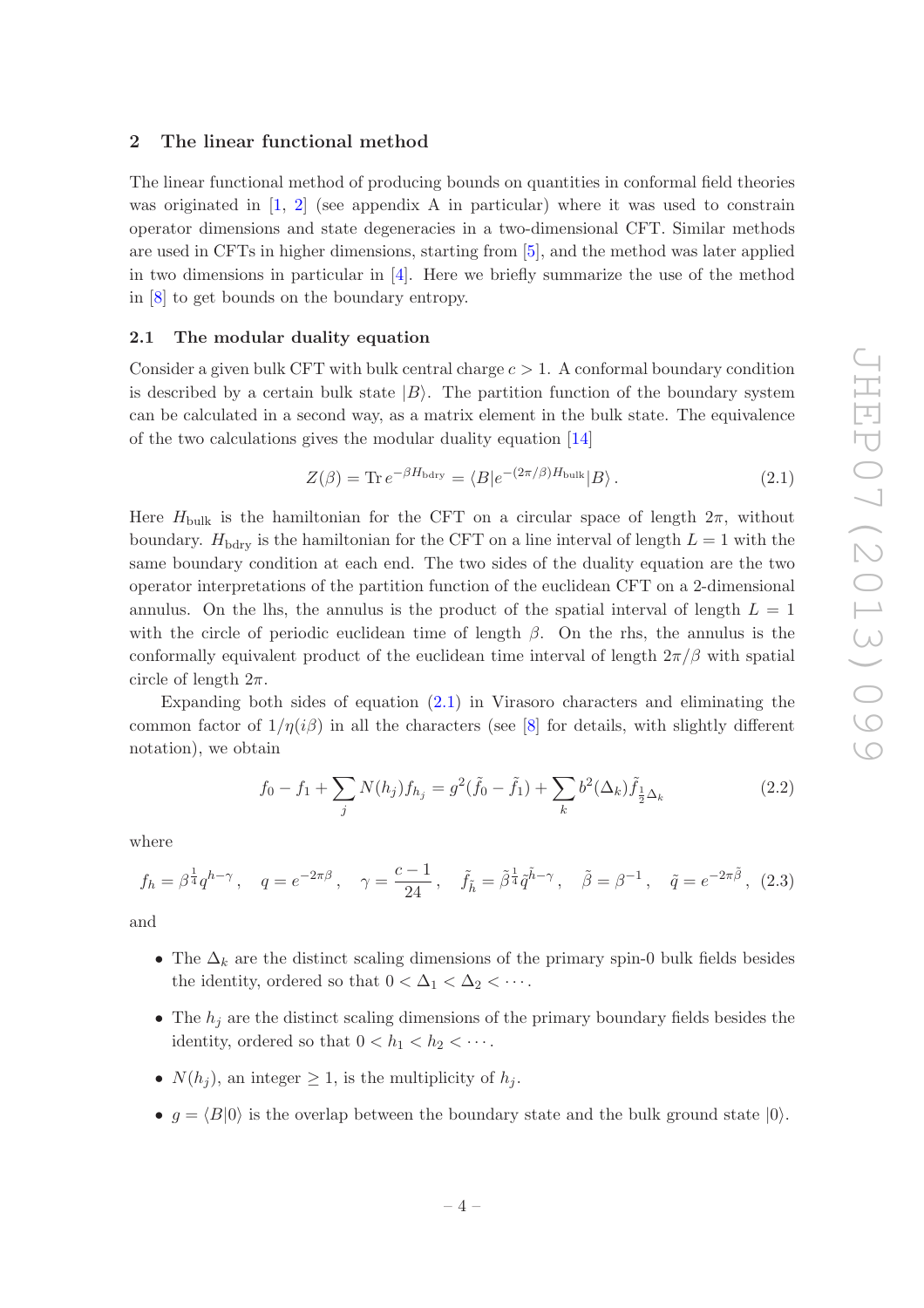•  $b^2(\Delta_k) = \sum_{\alpha} \langle B|\alpha\rangle^2$  where the sum is over all primary spin-0 bulk fields of dimension  $\Delta_k$ , and  $|\alpha\rangle$  is the bulk state corresponding to the primary field  $\phi_\alpha$ .

The numbers  $h_j$ ,  $N(h_j)$ ,  $g^2$ , and  $b^2(\Delta_k)$  are properties of the boundary condition, so we assume nothing about them besides the basic constraints from unitarity

- $h_i > 0$ ,
- $N(h_i)$  integer  $\geq 1$ ,
- $g^2 \geq 0$ ,
- $b^2(\Delta_k) \geq 0$ .

On the other hand, we do use the knowledge we have of the  $\Delta_k$ , which are properties of the bulk CFT.

#### <span id="page-5-0"></span>2.2 Bounds from linear functionals

A linear functional  $\rho$  acting on functions  $F(\beta)$  is a distribution

$$
\rho(F) = \int_0^\infty d\beta \,\hat{\rho}(\beta) F(\beta) \,. \tag{2.4}
$$

Applying a linear functional  $\rho$  to both sides of  $(2.2)$  we obtain

<span id="page-5-2"></span>
$$
\rho(f_0 - f_1) + \sum_j N(h_j)\rho(f_{h_j}) = g^2 \rho(\tilde{f}_0 - \tilde{f}_1) + \sum_k b^2(\Delta_k)\rho(\tilde{f}_{\frac{1}{2}\Delta_k})
$$
(2.5)

If we can choose  $\rho$  so that

<span id="page-5-4"></span><span id="page-5-1"></span>
$$
\rho(f_h) \ge 0 \qquad \forall h > 0, \tag{2.6}
$$

$$
\rho\left(-\tilde{f}_{\frac{1}{2}\Delta_k}\right) \ge 0 \qquad \forall \Delta_k \tag{2.7}
$$

we get an inequality

<span id="page-5-3"></span>
$$
g^2 \rho(\tilde{f}_0 - \tilde{f}_1) \ge \rho(f_0 - f_1).
$$
 (2.8)

It was shown in [\[8](#page-19-2)] that condition [\(2.6\)](#page-5-1) implies  $\rho(\tilde{f}_0 - \tilde{f}_1) > 0$ , so the inequality is a lower bound on  $g^2$ . Equations  $(2.5)-(2.8)$  $(2.5)-(2.8)$  are indifferent to positive rescalings of  $\rho$ , so we might as well impose the normalization condition

<span id="page-5-5"></span>
$$
\rho(\tilde{f}_0 - \tilde{f}_1) = 1.
$$
\n(2.9)

Equation [\(2.5\)](#page-5-2) becomes

$$
g^{2} = \rho(f_{0} - f_{1}) + \sum_{j} N(h_{j})\rho(f_{h_{j}}) + \sum_{k} b^{2}(\Delta_{k})\rho(-\tilde{f}_{\frac{1}{2}\Delta_{k}})
$$
(2.10)

and the lower bound is

<span id="page-5-6"></span>
$$
g^2 \ge \rho(f_0 - f_1). \tag{2.11}
$$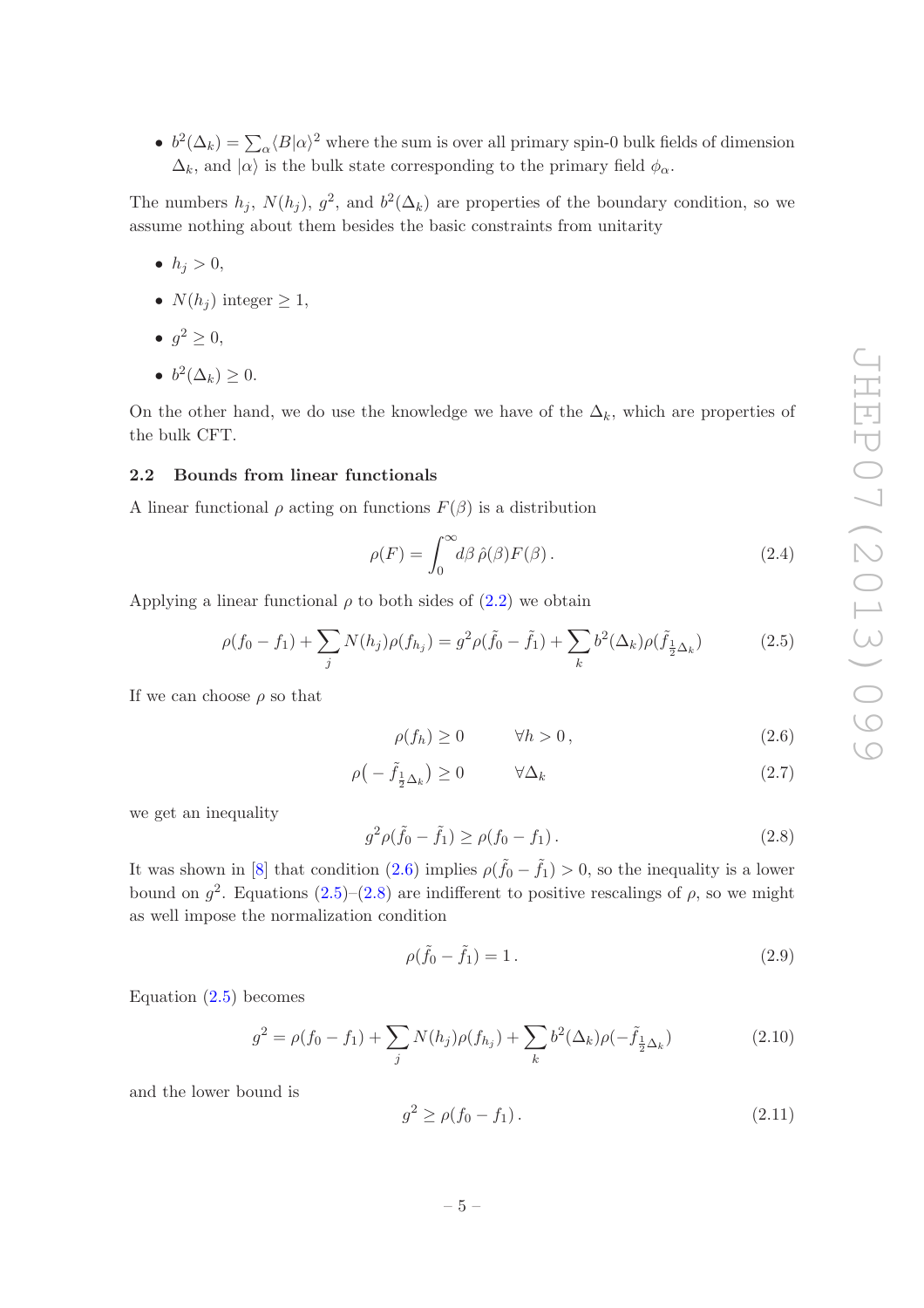Maximizing over all distributions  $\rho$  subject to the positivity conditions [\(2.6\)](#page-5-1) and [\(2.7\)](#page-5-4) and the normalization condition [\(2.9\)](#page-5-5), we obtain the optimal linear functional bound

$$
g^2 \ge g_B^2 = \max_{\rho} \rho(f_0 - f_1). \tag{2.12}
$$

The lower bound  $g_B^2$  depends on the bulk central charge c and on the entire bulk spin-0 spectrum  $\Delta_k$ . In [\[8](#page-19-2)], the goal was to show the existence of a lower bound on g for as general a class of bulk CFTs as possible, so condition [\(2.7\)](#page-5-4) was replaced by the stronger condition

<span id="page-6-2"></span>
$$
\rho(-\tilde{f}_{\frac{1}{2}\Delta}) \ge 0, \quad \forall \Delta \ge \Delta_1, \tag{2.13}
$$

which gives a lower bound that depends only on c and  $\Delta_1$ . It was shown that condi-tions [\(2.6\)](#page-5-1) and [\(2.13\)](#page-6-2) can be satisfied together if and only if  $\Delta_1 > 2\gamma = (c-1)/12$ .

#### <span id="page-6-0"></span>2.3 Practical calculations

In practice, the method is to maximize over larger and larger finite dimensional subspaces of linear functionals of the form

<span id="page-6-3"></span>
$$
\rho(F) = \mathcal{D}F(\beta),\tag{2.14}
$$

where  $\mathcal D$  is a polynomial differential operator in  $\beta$  of order  $2n-1$ , and  $\mathcal D F$  is evaluated at some fixed value of  $\beta$ . The order of the differential operator must be odd because of the positivity conditions. For each  $n$ , we maximize over the  $2n$ -dimensional space of differential operators of order  $2n - 1$ .

It is impractical to enforce the positivity condition [\(2.7\)](#page-5-4) for the infinite collection of  $\Delta_k$ . Instead, we enforce the stronger condition

<span id="page-6-4"></span>
$$
\rho(-\tilde{f}_{\frac{1}{2}\Delta}) \ge 0 \quad \text{for } \Delta = \Delta_1, \, \Delta_2, \, \dots, \Delta_{N-1}, \text{ and for } \Delta \ge \Delta_N. \tag{2.15}
$$

For each value of n and N, we get a lower bound on q. As we increase n or N, the lower bound gets larger. The limit  $N \to \infty$  will realize the positivity condition [\(2.7\)](#page-5-4). The limit  $n \to \infty$  will exhaust the space of linear functionals because any linear functional on real analytic functions can be approximated by a differential operator  $D$  acting at a single point β. The combined limit  $N, n \to \infty$  gives the optimal LF bound.

In practice, we solve the maximization problem numerically for various values of the parameters  $n, N$ , limited by computational resources. We use a more or less arbitrary value of β. The numerical solution of each maximization problem is of course not an exact solution. The numerical solution does provide a concrete linear functional  $\rho_{n,N}$ . We verify that  $\rho_{n,N}$  satisfies the positivity conditions. Then we calculate a rigorous lower bound on  $g^2$  using equation [\(2.8\)](#page-5-3). Thus each numerical maximization provides a rigorous lower bound on  $g^2$ .

## <span id="page-6-1"></span>2.4 Integrality constraints

Note that the linear functional method makes no use of the fact that the boundary multiplicities  $N(h_i)$  must be integers  $\geq 0$ . The linear functional bound is a necessary condition for the existence of a solution to equation [\(2.2\)](#page-4-3) with real  $N(h_i) > 0$ , which of course is also a necessary condition for a solution with integer  $N(h_i) > 0$ . We comment in the final section on the possibility of finding better lower bounds on  $q$  that take account of the integrality constraints.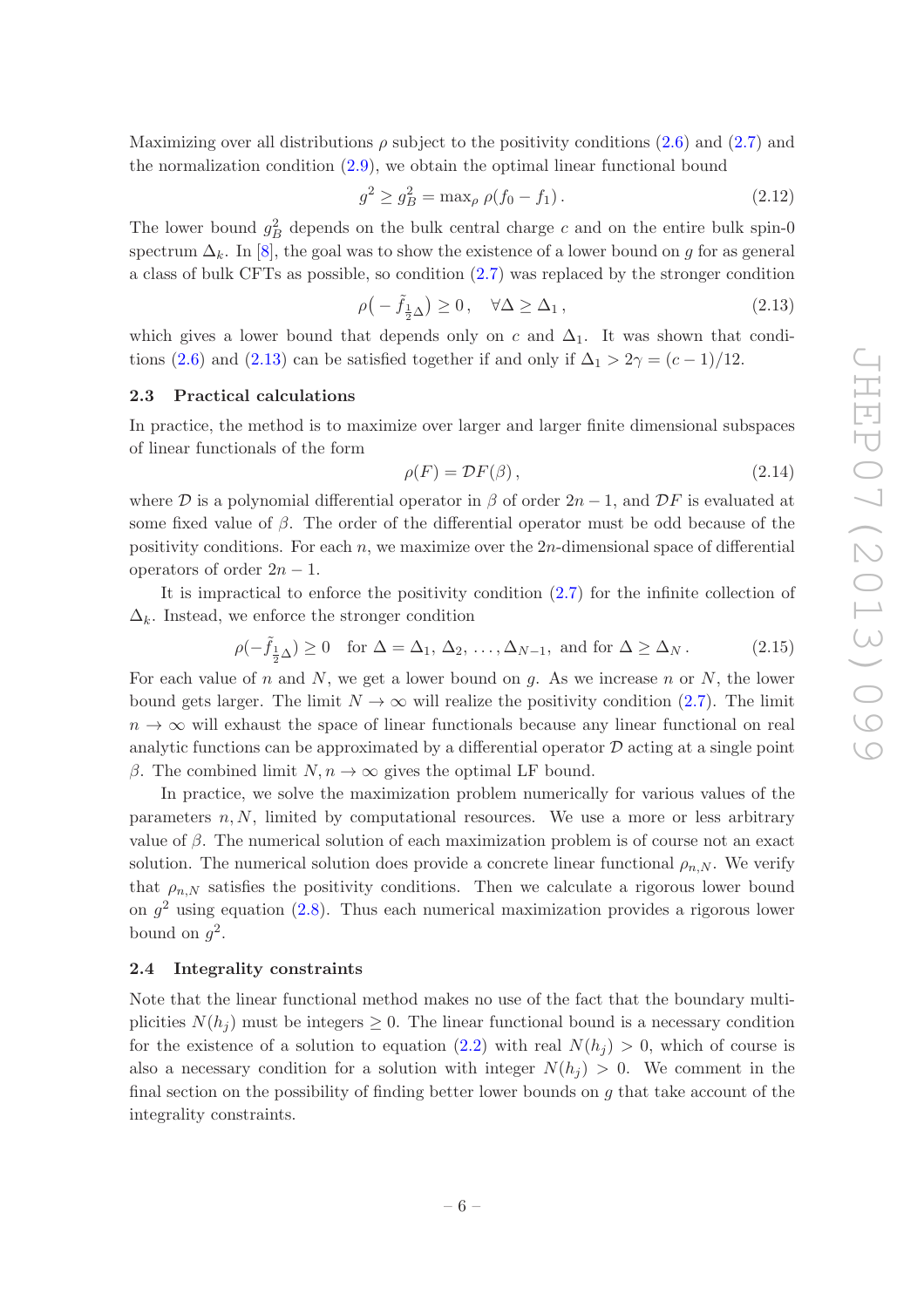## <span id="page-7-0"></span>2.5 The existence of solutions to the modular duality equation

The optimal linear functional bound is a necessary *and* sufficient condition for existence of a solution to equation [\(2.2\)](#page-4-3) with  $N(h_i)$  real, by a small variation of an argument used in [\[19\]](#page-19-12). Let F be the space of functions of  $\beta > 0$  (suitably defined). For any real non-negative measure  $N(h)$  on  $h > 0$ , and any collection of numbers  $b^2(\Delta_k) \ge 0$  define  $f[N, b^2] \in \mathcal{F}$  by

$$
f[N, b^2] = \int_0^\infty dh \, N(h) f_h + \sum_k b^2(\Delta_k) \left(-\tilde{f}_{\frac{1}{2}\Delta}\right) \,. \tag{2.16}
$$

The functions  $f[N, b^2]$  form a convex cone C in  $\mathcal F$ 

$$
C = \left\{ f[N, b^2] \right\}.
$$
\n(2.17)

Define a vector  $v \neq 0$  in F

$$
v = g^2(\tilde{f}_0 - \tilde{f}_1) - (f_0 - f_1).
$$
 (2.18)

There exists a real solution of equation [\(2.2\)](#page-4-3) iff  $v \in C$ . The *Generalized Farkas* Lemma  $[20]$  $[20]$  says

 $v \in C$  iff there is no hyperplane separating v from C or, equivalently, iff  $\rho(v) > 0$ for all linear functionals  $\rho$  satisfying  $\rho(C) \geq 0$ .

The condition  $\rho(C) \geq 0$  is exactly conditions [\(2.6\)](#page-5-1) and [\(2.7\)](#page-5-4). The condition  $\rho(v) > 0$ is exactly equation [\(2.11\)](#page-5-6). Therefore there exists a real solution of equation [\(2.2\)](#page-4-3) iff  $g^2$ satisfies the optimal linear function bound.

## <span id="page-7-1"></span>3 Map to an SDP problem

We next recast the maximization problem as a semidefinite programming (SDP) problem, following [\[5](#page-19-9), [6](#page-19-14)]. An SDP problem is an optimization over a set of positive-semidefinite matrices — the SDP variables. The problem is to minimize an *objective function*  $\mathcal{O}$  which is linear in the SDP variables, subject to a collection of equality constraints also linear in the SDP variables. Effective codes are available for solving SDP problems numerically.

The general differential operator D of equation [\(2.14\)](#page-6-3) can be written  $\mathcal{D} = D(-4\beta\partial_{\beta})$ for  $D(z)$  a polynomial of degree  $2n-1$ . Recall that D is acting at a specific fixed value of β. Maximizing over differential operators  $\mathcal D$  is equivalent to maximizing over polynomials  $D(z)$ . Now define two polynomials  $p(x)$  and  $\tilde{p}(x)$ , each of degree  $2n-1$ , by

<span id="page-7-2"></span>
$$
p(x) = x^{-\frac{1}{4}} e^{x/4} D(-4x \partial_x) \left( x^{\frac{1}{4}} e^{-x/4} \right) , \quad \tilde{p}(x) = -x^{-\frac{1}{4}} e^{x/4} D(4x \partial_x) \left( x^{\frac{1}{4}} e^{-x/4} \right) . \tag{3.1}
$$

We will see shortly that the map from polynomials  $D(z)$  to polynomials  $p(x)$  is invertible, as is the map from  $D(z)$  to  $\tilde{p}(x)$ . Thus we can maximize over polynomials  $p(x)$ , or over polynomials  $\tilde{p}(x)$ . Actually, we will maximize over pairs of polynomials  $p(x)$ ,  $\tilde{p}(x)$  subject to the constraint that they come from the same differential operator D.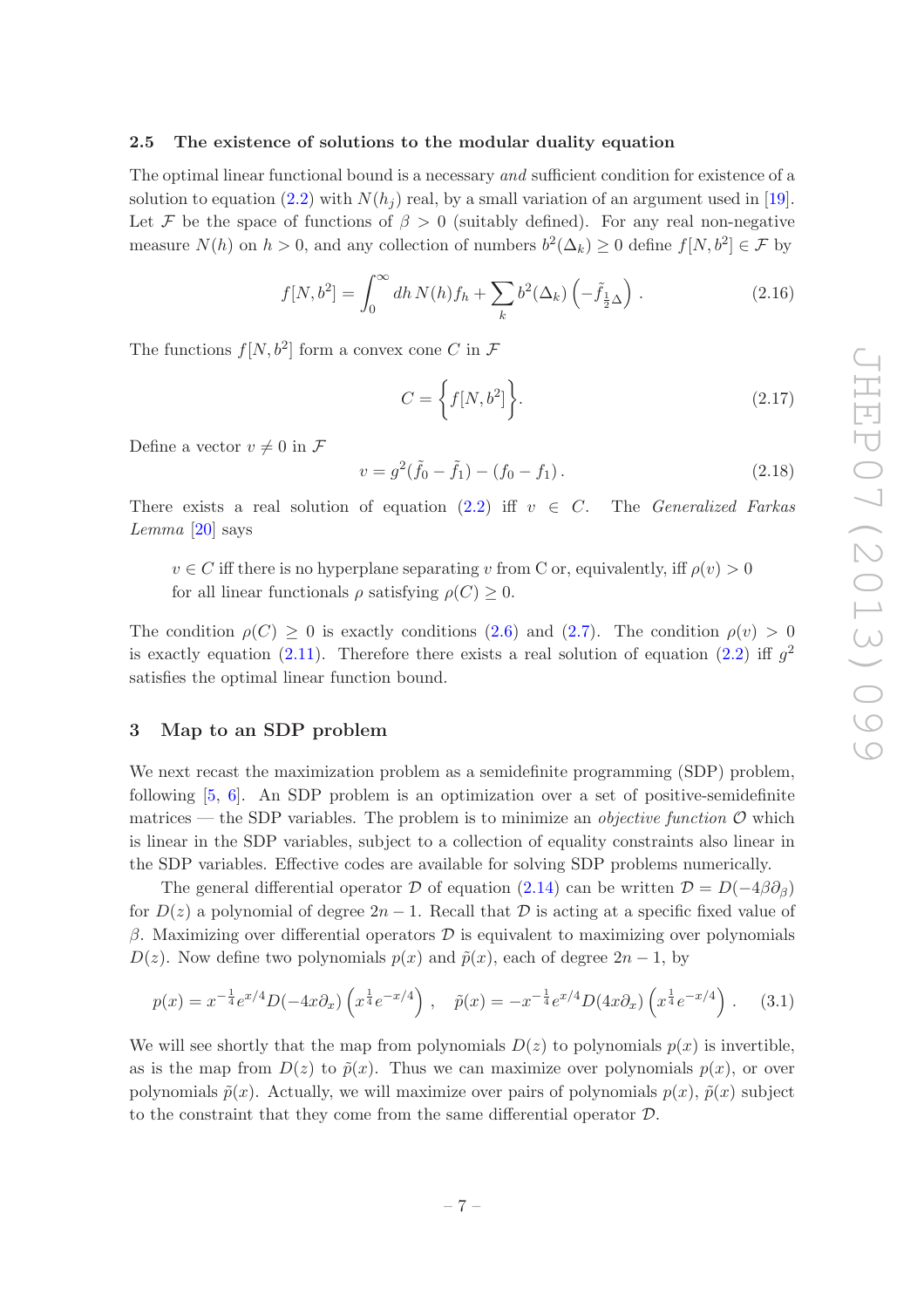The definitions of  $p(x)$  and  $\tilde{p}(x)$  were designed so that

$$
\mathcal{D}f_h = P(h)f_h, \qquad \text{where } P(h) = p(x(h)), \quad x(h) = 8\pi\beta(h-\gamma), \tag{3.2}
$$

$$
\mathcal{D}\tilde{f}_{\tilde{h}} = -\tilde{P}(\tilde{h})f_{\tilde{h}}, \quad \text{where } \tilde{P}(\tilde{h}) = \tilde{p}(\tilde{x}(\tilde{h})), \quad \tilde{x}(\tilde{h}) = 8\pi\tilde{\beta}(\tilde{h} - \gamma), \tag{3.3}
$$

so the positivity conditions  $(2.6)$  and  $(2.15)$  on the differential operator  $\mathcal D$  are equivalent to positivity conditions on the polynomials  $p(x)$  and  $\tilde{p}(x)$ ,

$$
p(x) \ge 0 \quad \text{for } x \ge x(0) \tag{3.4}
$$

$$
\tilde{p}(\tilde{x}) \ge 0 \quad \text{for } \tilde{x} = \tilde{x}_1, \dots, \tilde{x}_{N-1} \text{ and } \tilde{x} \ge \tilde{x}_N, \text{ where } \tilde{x}_k = \tilde{x} \left(\frac{1}{2} \Delta_k\right). \tag{3.5}
$$

Equation  $(2.5)$  — which is D applied to both sides of the modular duality equation  $(2.2)$ — now reads

<span id="page-8-3"></span>
$$
P(0)f_0 - P(1)f_1 + \sum_j N(h_j)P(h_j)f_{h_j} = g^2[\tilde{P}(1)\tilde{f}_1 - \tilde{P}(0)\tilde{f}_0] - \sum_k b^2(\Delta_k)\tilde{P}(\frac{1}{2}\Delta_k)\tilde{f}_{\frac{1}{2}\Delta_k}.
$$
\n(3.6)

The normalization condition [\(2.9\)](#page-5-5) becomes

$$
- \tilde{P}(0)\tilde{f}_0 + \tilde{P}(1)\tilde{f}_1 = 1, \qquad (3.7)
$$

giving

<span id="page-8-2"></span>
$$
g^2 = g_B^2[p, \tilde{p}] + \sum_j N(h_j)P(h_j)f_{h_j} + \sum_k b^2(\Delta_k)\tilde{P}\left(\frac{1}{2}\Delta_k\right)\tilde{f}_{\frac{1}{2}\Delta_k}
$$
(3.8)

where

<span id="page-8-0"></span>
$$
g_B^2[p, \tilde{p}] = P(0)f_0 - P(1)f_1 \tag{3.9}
$$

is the lower bound to be maximized over pairs of polynomials  $p(x)$ ,  $\tilde{p}(x)$  to get the optimal bound for each  $n, N$ ,

<span id="page-8-1"></span>
$$
g_{n,N}^2 = \max_{p,\tilde{p}} [P(0)f_0 - P(1)f_1]. \tag{3.10}
$$

Again following [\[5\]](#page-19-9), we write the general solution of the continuum positivity constraints on the polynomials  $p(x)$  and  $\tilde{p}(\tilde{x})$  in terms of positive semidefinite  $n \times n$  matrices  $Y_\alpha$  [\[6](#page-19-14)],

$$
p(x) = \sum_{k=0}^{2n-1} p_k x^k = \mathbf{x}^t Y_1 \mathbf{x} + (x - x(0)) \mathbf{x}^t Y_2 \mathbf{x}
$$
  
\n
$$
\tilde{p}(x) = \sum_{k=0}^{2n-1} \tilde{p}_k x^k = \mathbf{x}^t Y_3 \mathbf{x} + (x - \tilde{x}_N) \mathbf{x}^t Y_4 \mathbf{x}.
$$
\n(3.11)

where **x** is the *n*-vector with components  $(1, x, x^2, \ldots, x^{n-1})$ . Note that the polynomial coefficients  $p_k$  and  $\tilde{p}_k$  are linear functions of the matrix elements of the  $Y_\alpha$ . The remaining positivity constraints are

$$
\tilde{p}(\tilde{x}_k) \ge 0, \quad k = 1, ..., N - 1.
$$
\n(3.12)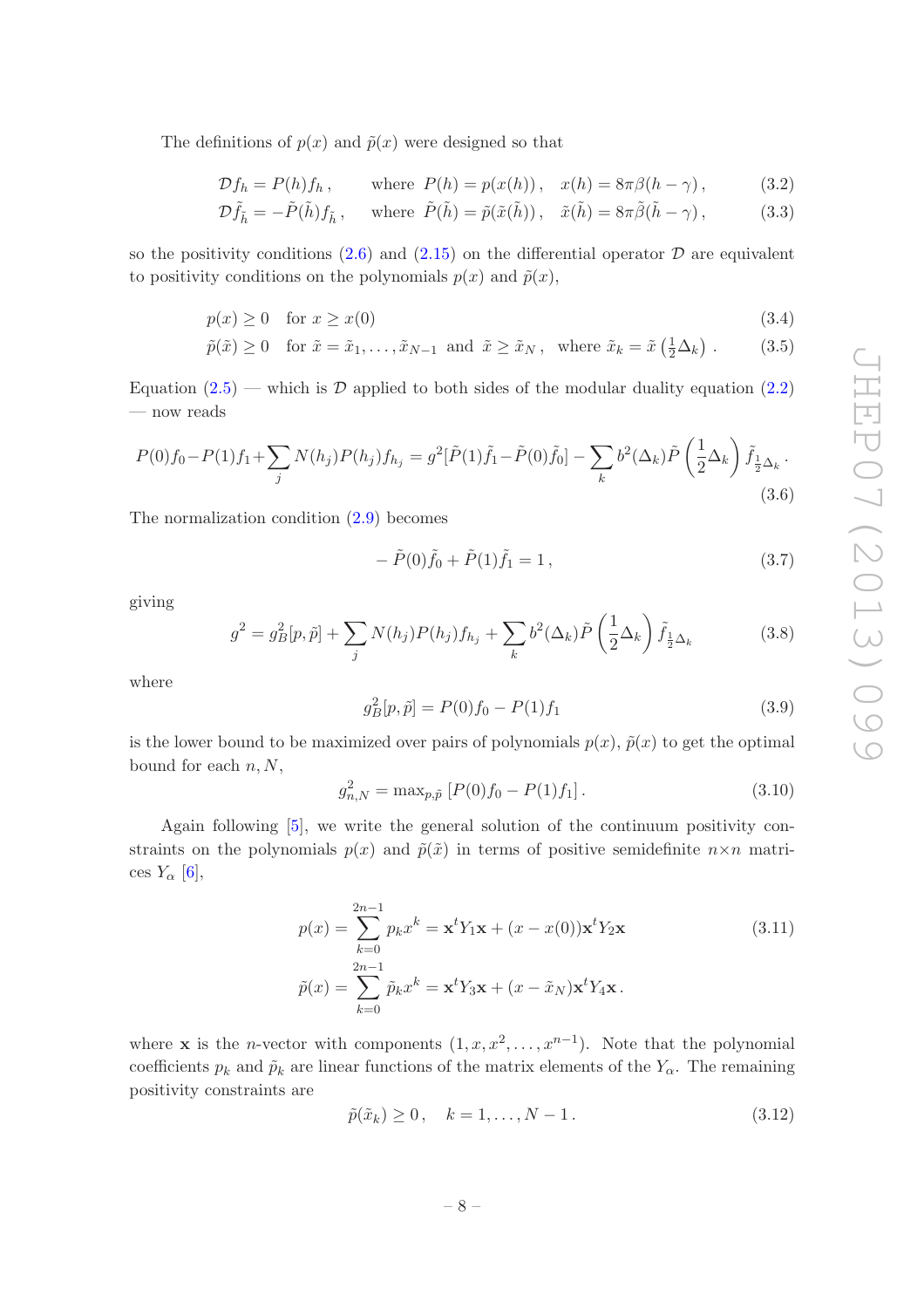These are solved by introducing  $N-1$  auxiliary 1×1 positive semidefinite matrices  $y_k$ subject to the  $N-1$  equality constraints

<span id="page-9-1"></span>
$$
y_k = \tilde{p}(\tilde{x}_k), \quad k = 1, ..., N - 1.
$$
 (3.13)

Finally, we need to impose the condition that the polynomials  $p(x)$  and  $\tilde{p}(\tilde{x})$  come from the same differential operator  $\mathcal{D} = D(-4\beta\partial/\partial\beta)$ . The differential operator  $\mathcal{D} = D(-4\beta\partial_{\beta})$ ,

$$
D(z) = \sum_{l=0}^{2n-1} d_l z^l, \qquad (3.14)
$$

is determined by the coefficients of either of the two polynomials by the equations

<span id="page-9-2"></span>
$$
d_l = \sum_{k \ge l} g_{lk} p_k = -\sum_{k \ge l} (-1)^l g_{lk} \tilde{p}_k
$$
\n(3.15)

where the numbers  $g_{lk}$  — which depend only on  $n$  — are calculated in appendix [A.](#page-16-0) Therefore the condition that the two polynomials come from the same differential operator is expressed by  $2n$  equality constraints

<span id="page-9-0"></span>
$$
\sum_{k\geq l} [g_{lk}p_k + (-1)^l g_{lk}\tilde{p}_k] = 0, \quad l = 0, 1, ..., 2n - 1
$$
\n(3.16)

which are linear constraints on the matrix elements of the semidefinite matrices.

The maximization problem is now re-formulated as an SDP problem:

- The SDP variables are the semidefinite matrices  $Y_\alpha$ ,  $\alpha = 1, \ldots, 4$  and  $y_k$ ,  $k =$  $1, \ldots, N-1$ . The  $Y_{\alpha}$  are  $n \times n$  matrices. The  $y_k$  are  $1 \times 1$  matrices.
- There are 2n equality constraints given by equation [\(3.16\)](#page-9-0) and  $N-1$  equality constraints given by equation [\(3.13\)](#page-9-1).
- The objective function to be maximized is  $\mathcal{O} = g_B^2[p, \tilde{p}]$  given by equation [\(3.9\)](#page-8-0).

The equality constraints and the objective function are all linear functions of the matrix elements of the semidefinite matrices.

Following the lead of [\[6](#page-19-14)], we used the arbitrary precision SDP solver SPDA-GMP [\[15\]](#page-19-15), which calculates using the GMP arbitrary precision arithmetic libraries. We found it necessary to calculate using extended precision floating point arithmetic in order to obtain stable numerical solutions to the SDP problems. In practice, we found it useful and feasible to solve our SDP problems with 400 decimal digits of precision.

We prepare the SPDA-GMP problem specifications in the Sage symbolic mathematics program [\[16\]](#page-19-16). The input for each run consists of

- the central charge c and the list of the low-lying  $\Delta_k$ ,  $k = 1, \ldots, N$  in the bulk CFT,
- the integer n specifying the rank of each of the semidefinite matrices  $Y_{\alpha}$  and the order  $2n - 1$  of the differential operator.

We scan increasing values of  $n$  and  $N$  to the limits of our computational resources.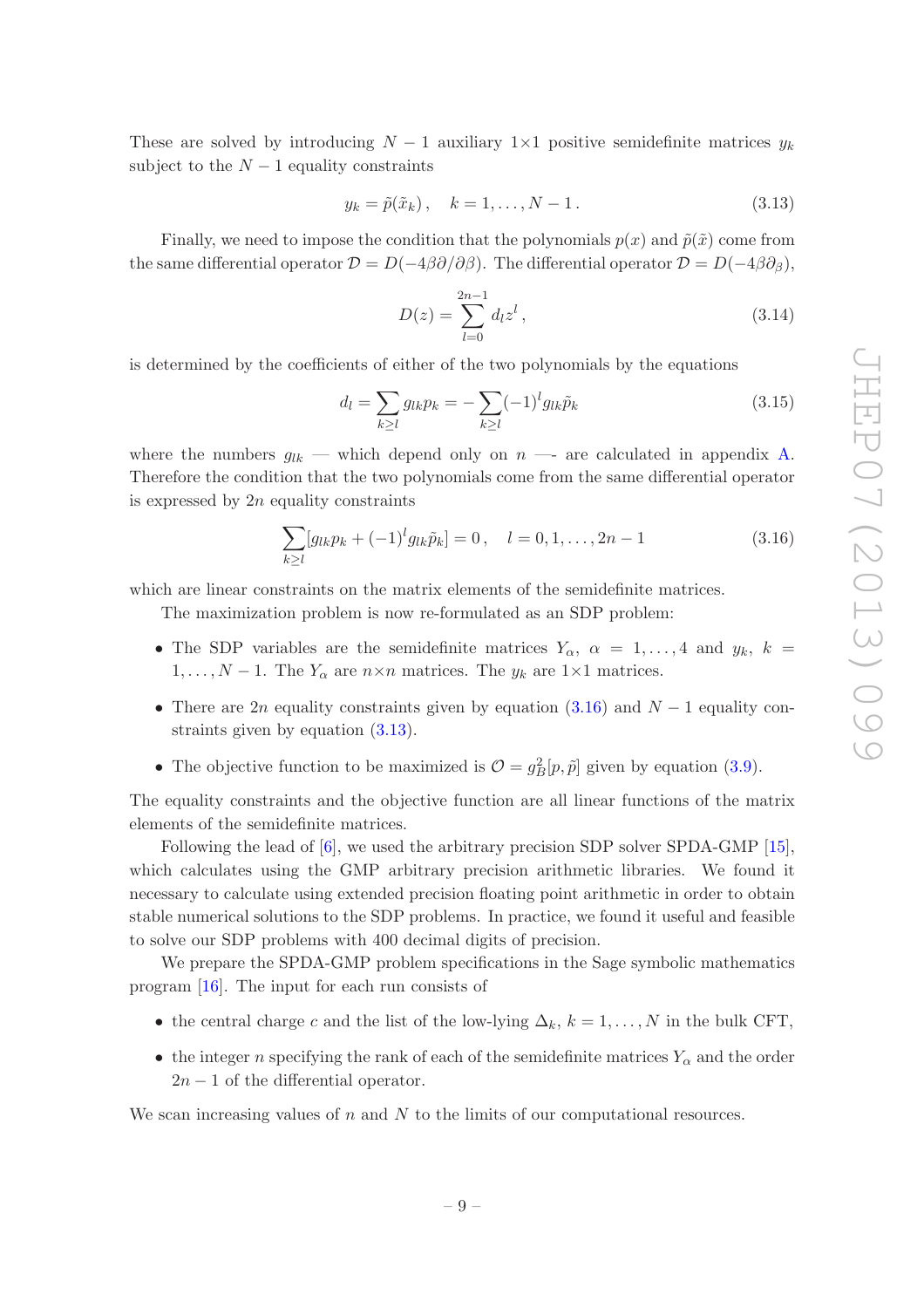### <span id="page-10-0"></span>3.1 Verification of numerical solutions

For each choice of n and N, the SDP solver returns a set of semidefinite matrices  $Y_{\alpha}$  that solves the optimization problem approximately. The solver is a black box to us, so we cannot take the solution at face value. We verify that the SDP solution actually provides a rigorous lower bound on  $g^2$ .

From the solution matrices  $Y_\alpha$  provided by the solver, we calculate the polynomials  $p(x)$ and  $\tilde{p}(x)$  by equation [\(3.11\)](#page-8-1). From each of the two polynomials, we calculate the coefficients of the corresponding differential operator  $D$ . This gives us two slightly different differential operators, because the solver does not impose the equality constraints exactly. Then we reverse the calculation for each of the two differential operators. From the differential operator we calculate the corresponding polynomials  $p(x)$  and  $\tilde{p}(x)$  and check that they satisfy the positivity constraints. We check  $\tilde{p}(x_k) \geq 0$  for  $k = 1, \ldots, N$  by direct calculation. We check positivity in the half-line,  $p(x) \geq 0$  for  $x \geq x_1$  and  $\tilde{p}(x) \geq 0$  for  $x \geq \tilde{x}_N$ , in two ways. First, we find all real roots of  $p(x)$  numerically (in Sage) to check that all are less than than  $x_1$ . We do the analogous check for  $\tilde{p}(x)$ . Second, we check that the absolute minimum of  $p(x)$  for  $x \geq x_1$  is nonnegative by finding all real roots of  $p'(x)$  with  $x \geq x_1$ and then finding the minimum value of  $p(x)$  at those roots of  $p'(x)$ . We do the analogous check for  $\tilde{p}(x)$ .

Sometimes the positivity checks fail, presumably because the SDP solver enforces the positivity constraints with too much tolerance. When the positivity constraints are satisfied for at least one of the two differential operators reconstructed from the  $Y_{\alpha}$ , the resulting lower bound on  $g^2$  is rigorous, since it derives from a specific linear functional given as a specific differential operator acting at a specific value of  $\beta$ . The calculated lower bound is not the best possible bound for the given values of  $n$  and  $N$ , but it is a rigorous bound. Strictly speaking, we should control the rounding errors by using rigorous interval arithmetic in the calculations to check the validity of the solutions. We do not go to such lengths. Instead, we do the numerical calculations with a floating point precision of 400 decimal digits, which is far more than enough to allow us to disregard rounding errors. We have checked that Sage calculates the roots of polynomials accurately to within a few digits of the floating point precision, and that the positivity checks are passed by tolerances which are hundreds of orders of magnitude larger than our floating point precision.

## <span id="page-10-1"></span>4 Numerical results for the Monster CFT

The  $c = 24$  chiral Monster CFT [\[9](#page-19-3)] is the algebra of right-moving (holomorphic) fields  $\mathcal{H}_{\text{M}}$ constructed as the chiral  $\mathbb{Z}_2$  orbifold of the holomorphic vertex operator algebra associated to the 24-dimensional self-dual Leech lattice (see e.g. [\[13\]](#page-19-17) or [\[12\]](#page-19-6) section 2 for details of the construction). The Monster group — the largest finite simple group — is the internal symmetry group of the chiral Monster CFT. Each element  $\gamma$  of the Monster group acts on the fields of the chiral Monster CFT by  $\phi(z) \mapsto \phi^{\gamma}(z)$ . All we use from this construction is the spectrum  $h_k = 2, 3, 4, \ldots$  of distinct non-zero primary conformal weights.

The Monster CFT is made by tensoring together the right-moving chiral Monster CFT with its left-moving conjugate  $\mathcal{H}_{\text{bulk}} = \mathcal{H}_{\text{M}} \otimes \bar{\mathcal{H}}_{\text{M}}$ . Each primary field of the Monster CFT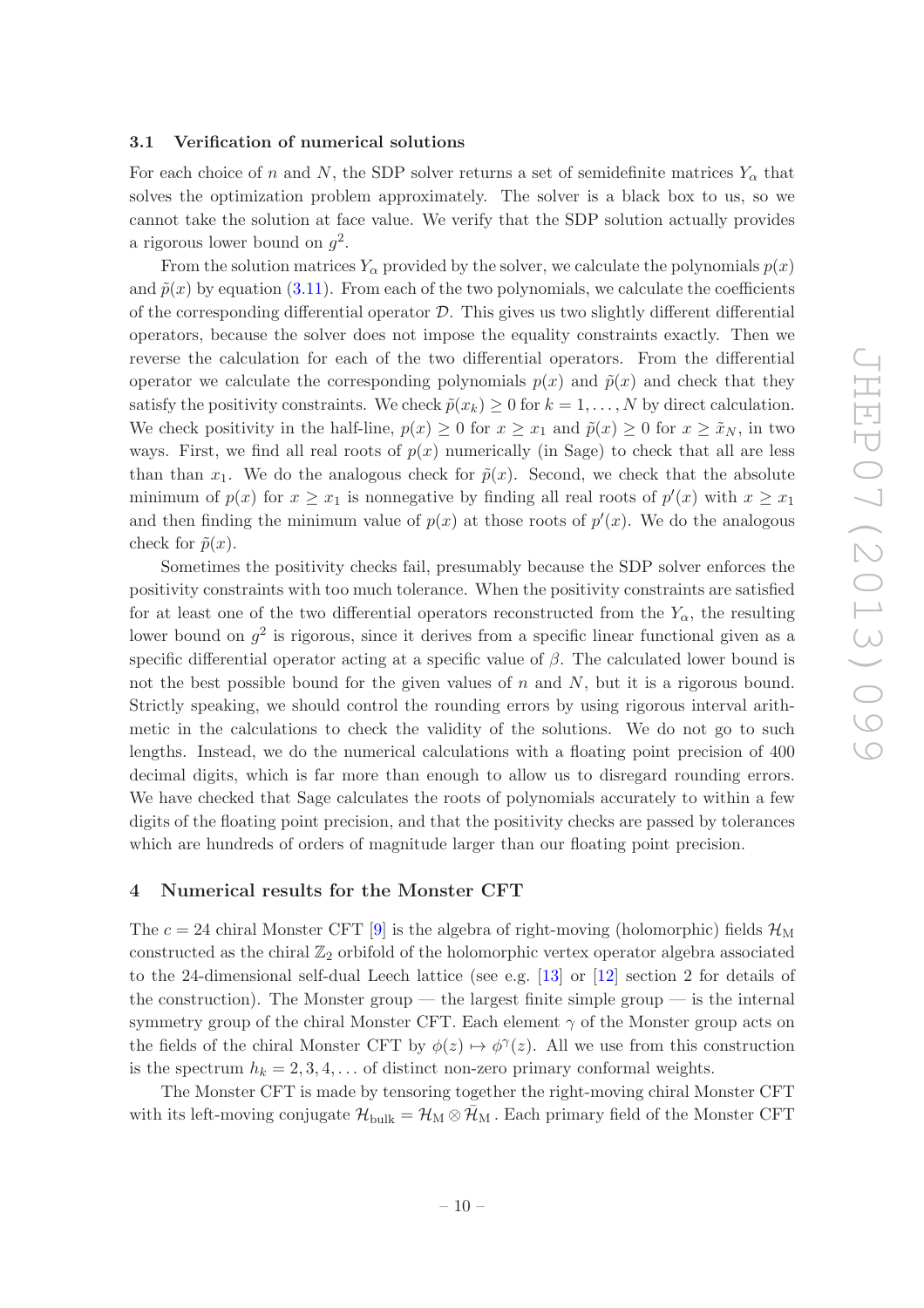has the form  $\phi(z,\bar{z}) = \phi_R(z)\bar{\phi}_L(\bar{z})$ , with scaling dimension  $\Delta = h + \bar{h}$  and spin  $h - \bar{h}$ , where h and  $\bar{h}$  are the conformal weights of the chiral primaries  $\phi_R$  and  $\phi_L$ . So the distinct scaling dimensions of the spin-0 primary fields are

$$
\Delta_k = 2k + 2, \quad k \ge 1 \tag{4.1}
$$

We took  $\beta = 0.93$  for all our Monster calculations. This is approximately the value of  $\beta$ which maximizes the  $n = 1$ ,  $N = 1$  lower bound on g.

The Monster branes  $[12]$  with the smallest known value  $q=1$  are in one-to-one correspondence with the elements  $\gamma$  of the Monster group. The brane is given by a bulk state  $\langle \gamma |$  on the unit circle  $|z| = 1$  satisfying

$$
\langle \gamma | \phi(z) (dz)^h = \langle \gamma | \bar{\phi}^{\gamma} (1/\bar{z}) (d(1/\bar{z}))^h \tag{4.2}
$$

for all the primary chiral fields  $\phi(z)$ . For each of these branes, the partition function of the unit interval is the same

$$
Z = J(i\beta) = j(i\beta) - 744 = q^{-1} + 196884q + 21493760q^{2} + 864299970q^{3} + O(q^{4}) \quad (4.3)
$$

where  $j(\tau)$  is the j-invariant. Since  $j(\tau) = j(-1/\tau)$ , each of these branes has  $g=1$ . To find the boundary primary dimensions  $h_i$  and their multiplicities  $N(h_i)$ , we expand the partition function in the  $c = 24$  Virasoro characters

$$
Z = \frac{(1-q)q^{-1} + \sum_{j} N(h_j)q^{h_j - 1}}{\prod_{n=1} (1 - q^n)}
$$
\n(4.4)

to get

<span id="page-11-2"></span>
$$
\sum_{j} N(h_j) q^{h_j - 1} = 196883q + 21296876q^2 + 842609326q^3 + O(q^4).
$$
 (4.5)

So the spectrum is  $h_j = 2, 3, 4, ...$  with multiplicities  $N(2) = 196883, N(3) = 21296876,$  $N(4) = 842609326, \ldots$ 

#### <span id="page-11-0"></span>4.1 Lower bounds on g

Let us write the rigorous lower bounds in the form

$$
g^2 \ge g_{n,N}^2 = 1 - \epsilon_{n,N} \,. \tag{4.6}
$$

The following table gives the values of  $\epsilon_{n,N}$  we found for SDP solutions that passed the positivity tests:

<span id="page-11-1"></span>

|             |    |                       | N                      |                        |
|-------------|----|-----------------------|------------------------|------------------------|
|             |    | 15                    | 31                     | 41                     |
|             | 15 | $1.93 \times 10^{-4}$ |                        |                        |
|             | 24 |                       |                        | $1.08\times10^{-9}$    |
| $\mathbf n$ | 30 |                       | $1.12\times10^{-10}$   | $6.23 \times 10^{-11}$ |
|             | 36 |                       | $7.25 \times 10^{-13}$ |                        |
|             | 42 |                       | $6.03\times10^{-19}$   |                        |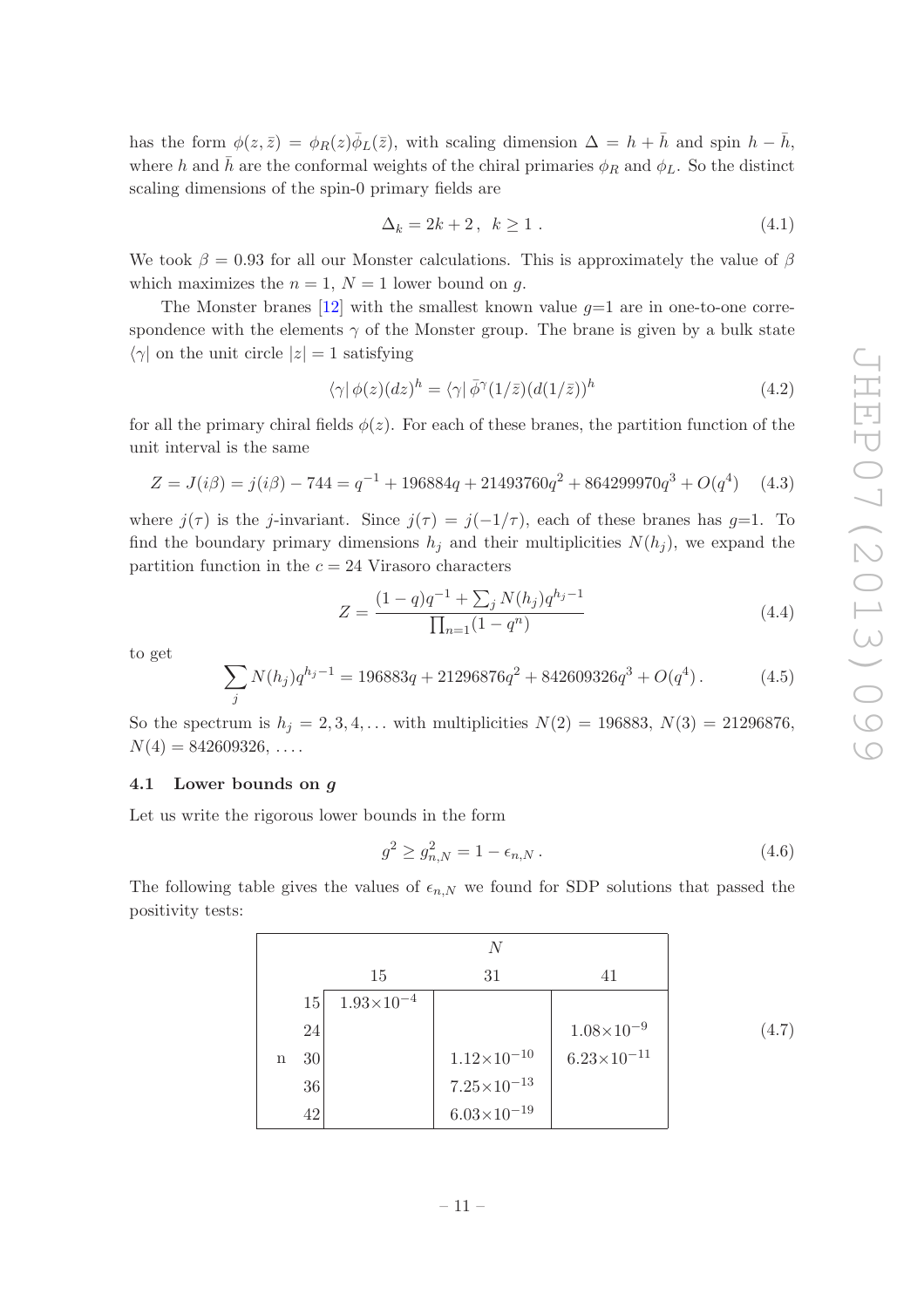Our best lower bound is

$$
g^2 \ge g_{42,31}^2 = 1 - 6.03 \times 10^{-19}
$$
\n
$$
(4.8)
$$

which gives a lower bound on the boundary entropy

$$
s \ge -3.02 \times 10^{-19} \,. \tag{4.9}
$$

This is a rigorous bound, since it is derived from a specific differential operator that satisfies the positivity constraints.

It seems reasonably clear that the lower bounds shown in table [4.7](#page-11-1) are converging to the optimal bound  $g^2 \geq 1$ ,  $s \geq 0$ . Given that the smallest value of g for the known conformal boundary conditions  $[12]$  is  $g = 1$ , our numerically derived bounds give very strong indication that  $q \geq 1$  is the exact lower bound for all possible Monster branes.

#### <span id="page-12-0"></span>4.2 The boundary spectrum for minimal branes

Let us call a conformal boundary condition *minimal* if it saturates the optimal linear functional lower bound,  $g = g_B$ . Equation [\(3.8\)](#page-8-2) for an optimal linear functional is

$$
g^2 = g_B^2 + \sum_j N(h_j) P_{opt}(h_j) f_{h_j} + \sum_k b^2 (\Delta_k) \tilde{P}_{opt} \left(\frac{1}{2} \Delta_k\right) \tilde{f}_{\frac{1}{2} \Delta_k}
$$
(4.10)

where  $P_{opt}$  and  $\tilde{P}_{opt}$  are nonnegative. Thus  $g = g_B$  requires the  $h_j$  to lie at zeros of the function  $P_{opt}(h) f_h$ . (It also follows that the  $b^2(\Delta_k)$  can be non-vanishing only when  $\Delta_k/2$ is at a zero of  $\tilde{P}_{opt}(\tilde{h})\tilde{f}_{\tilde{h}}$ , but we do not pursue this point.)

For each of the solutions returned by the SDP solver, we calculated the local minima of the function  $P(h)f_h$  for  $h \geq 0$ . As n and N increase, successively more of the local minima approach the values 2, 3, 4, ... and the values of  $P(h)f_h$  at those local minima approach zero. For our best solution, with  $n = 42$ ,  $N = 31$ , the first 8 local minima are presented in the table below.

| h.                             | P(h)                     | $P(h)f_h$                  |
|--------------------------------|--------------------------|----------------------------|
| $2 - 1.014107 \times 10^{-17}$ | $2.547717\times10^{-23}$ | $5.685816\times10^{-26}$   |
| $3 + 3.532221 \times 10^{-16}$ | $8.126899\times10^{-23}$ | $5.258071\times10^{-28}$   |
| $4-3.099596{\times}10^{-15}$   | $7.080475\times10^{-22}$ | $1.328079\times10^{-29}$   |
| $5 + 2.776280 \times 10^{-14}$ | $1.063502\times10^{-20}$ | $5.783089\times10^{-31}$   |
| $6 + 1.070319 \times 10^{-14}$ | $2.274723\times10^{-19}$ | $3.585999{\times}10^{-32}$ |
| $7 - 1.168940 \times 10^{-12}$ | $6.281304\times10^{-18}$ | $2.870723\times10^{-33}$   |
| $8 - 2.778270 \times 10^{-11}$ | $2.108470\times10^{-16}$ | $2.793631\times10^{-34}$   |
| $9-3.057268{\times}10^{-10}$   | $8.266698\times10^{-15}$ | $3.175364\times10^{-35}$   |

The evidence seems reasonably strong that  $P_{opt}(h) f_h$  will have zeros for  $h > 0$  exactly at  $h = 2, 3, 4, \dots$ , so any  $g=1$  brane must have boundary spectrum  $h_j = 2, 3, 4, \dots$ .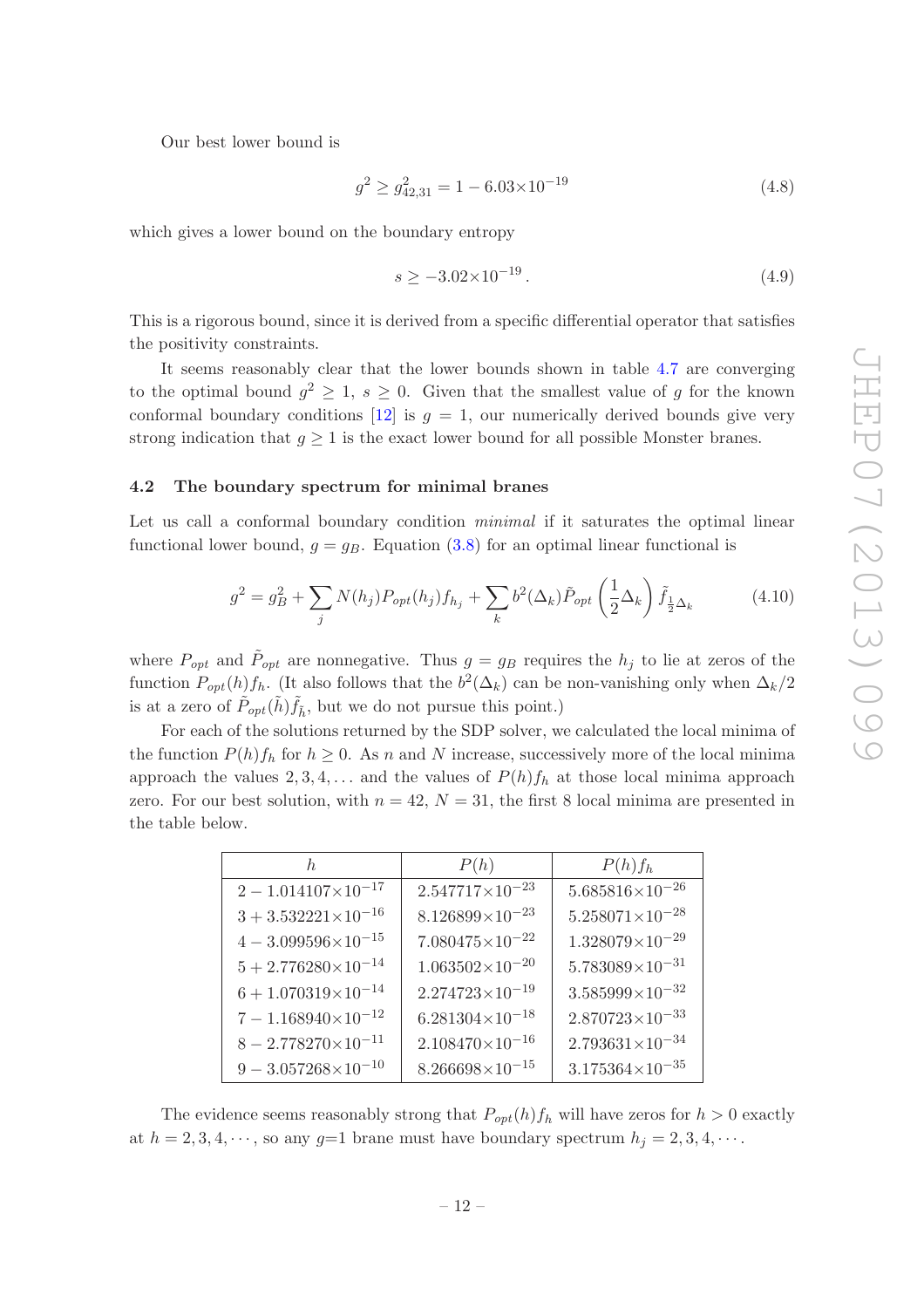## <span id="page-13-0"></span>4.3 Stability of  $q=1$  branes

Our numerical results prove that any  $g=1$  brane must be stable, i.e. that the lowest boundary scaling dimension of a  $q=1$  brane satisfies  $h_1 > 1$ .

For the  $n = 42$ ,  $N = 31$  solution, equation [\(3.8\)](#page-8-2) becomes

$$
(g^{2} - 1) + 6.03 \times 10^{-19} = \sum_{j} N(h_{j}) P(h_{j}) f_{h_{j}} + \sum_{k} b^{2} (\Delta_{k}) \tilde{P} \left(\frac{1}{2} \Delta_{k}\right) \tilde{f}_{\frac{1}{2} \Delta_{k}} \qquad (4.11)
$$

When  $q = 1$ , this implies

$$
6.03 \times 10^{-19} > P(h_1) f_{h_1}
$$
\n
$$
(4.12)
$$

since  $N(h_1) \ge 1$ . We check that  $P(h)f_h > 6.03 \times 10^{-19}$  for  $0 < h \le 2 - 2.1 \times 10^{-7}$ , so we conclude that

> $h_1 > 2 - 2.1 \times 10^{-7}$ .  $(4.13)$

<span id="page-13-1"></span>Therefore any  $g=1$  brane must be stable.

## 4.4 Boundary multiplicities

A small modification of the SDP problem gives upper and lower bounds on the boundary multiplicities  $N(h_i)$  for any  $g=1$  brane with boundary spectrum  $h_i = 2, 3, 4, \ldots$ . The multiplicities must be integers, so sufficiently tight bounds fix them precisely. We find  $N(2) = 196883, N(3) = 21296876, N(4) = 842609326$  in exact agreement with the boundary multiplicities of the known  $q=1$  branes as given by equation [\(4.5\)](#page-11-2).

When  $q = 1$ , equation [\(3.6\)](#page-8-3) becomes

<span id="page-13-2"></span>
$$
\sum_{j} N(h_j) P(h_j) f_{h_j} + \sum_{k} b^2 (\Delta_k) \tilde{P} \left( \frac{1}{2} \Delta_k \right) \tilde{f}_{\frac{1}{2} \Delta_k} = -[\tilde{P}(0) \tilde{f}_0 - \tilde{P}(1) \tilde{f}_1 + P(0) f_0 - P(1) f_1] \tag{4.14}
$$

which gives an inequality

$$
N(h_1)P(h_1)f_{h_1} \le -[\tilde{P}(0)\tilde{f}_0 - \tilde{P}(1)\tilde{f}_1 + P(0)f_0 - P(1)f_1]
$$
\n(4.15)

if we enforce the positivity conditions

$$
P(h_j) \ge 0 \quad \text{for } j = 2, 3, ... \tag{4.16}
$$

$$
\tilde{P}\left(\frac{1}{2}\Delta_k\right) \ge 0 \quad \text{for } k = 1, 2, 3, \dots \tag{4.17}
$$

Using the normalization condition  $P(h_1)f_{h_1} = 1$  we get an upper bound

$$
N(h_1) \le -[\tilde{P}(0)\tilde{f}_0 - \tilde{P}(1)\tilde{f}_1 + P(0)f_0 - P(1)f_1],
$$
\n(4.18)

while using the normalization  $P(h_1)f_{h_1} = -1$  gives a lower bound

$$
\tilde{P}(0)\tilde{f}_0 - \tilde{P}(1)\tilde{f}_1 + P(0)f_0 - P(1)f_1 \le N(h_1).
$$
\n(4.19)

For both normalizations, we want to maximize the objective function

$$
\mathcal{O} = \tilde{P}(0)\tilde{f}_0 - \tilde{P}(1)\tilde{f}_1 + P(0)f_0 - P(1)f_1 \tag{4.20}
$$

to get the optimal bounds on  $N(h_1)$ .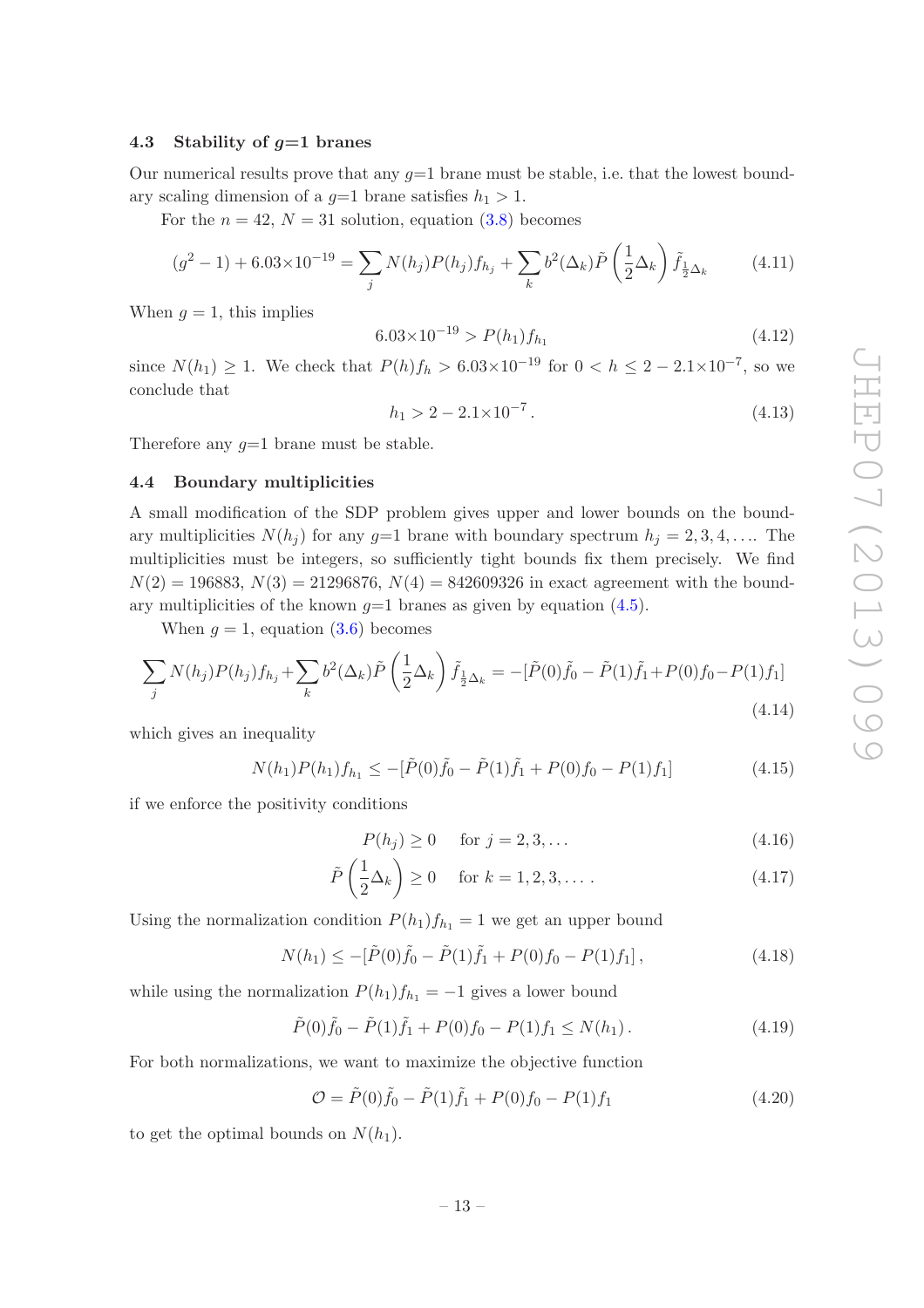For computability, as before, we replace the infinite series of positivity conditions with the stronger conditions

$$
P(h) \ge 0
$$
 for  $h = h_j$ ,  $j = 2, 3, ..., N - 1$  and  $h \ge h_N$  (4.21)

$$
\tilde{P}(\tilde{h}) \ge 0 \quad \text{for } \tilde{h} = \frac{1}{2}\Delta_k, \quad k = 1, 2, \dots, N - 1 \quad \text{and} \quad \tilde{h} \ge \frac{1}{2}\Delta_N. \tag{4.22}
$$

Some numerical results are given in the table below.

| $\eta$ |               | bounds on $\delta = N(2) - 196883$                  |        |
|--------|---------------|-----------------------------------------------------|--------|
|        | $\frac{5}{2}$ | $-0.79 < \delta < 0.74$                             |        |
| 10     | 10            | $-2.7\times10^{-5} < \delta < 4.8\times10^{-4}$     | (4.23) |
| 12     | 8             | $-3.6 \times 10^{-6} < \delta < 8.3 \times 10^{-5}$ |        |
| 12     | 10            | $-2.9\times10^{-7} < \delta < 6.2\times10^{-6}$     |        |
| 15     | 20            | $-1.3\times10^{-10} < \delta < 5.5\times10^{-12}$   |        |

The  $n = 8$ ,  $N = 5$  bounds are enough to fix  $N(2) = 196883$ , since the multiplicities  $N(h_i)$ must be integers. The additional results illustrate convergence to a sharp optimal bound. These calculations were done at  $\beta = 1.0$ .

Now we can substitute  $N(2) = 196883$  into equation [\(4.14\)](#page-13-2) to get bounds on  $N(3)$ .

| n  | N | bounds on $\delta = N(3) - 21296876$                |
|----|---|-----------------------------------------------------|
| 8  | 5 | $-38 < \delta < 61$                                 |
| 10 | 5 | $-2.6 < \delta < 4.4$                               |
| 10 | 8 | $-8.5 \times 10^{-3} < \delta < 8.1 \times 10^{-3}$ |

\n(4.24)

So we have  $N(3) = 21296876$  and can calculate bounds on  $N(4)$ .

|  | $n \mid N \mid$ bounds on $\delta = N(4) - 842609326$               |        |
|--|---------------------------------------------------------------------|--------|
|  | 10   10   $-8.3 \times 10^{-2} < \delta < 2.2 \times 10^{-2}$       | (4.25) |
|  | 10   12   $-8.3 \times 10^{-2} < \delta < 3.6 \times 10^{-3}$       |        |
|  | $15 \mid 15 \mid -1.2 \times 10^{-9} < \delta < 7.0 \times 10^{-9}$ |        |

So  $N(4) = 842609326$ .

At this point we extrapolate to the conclusion that any  $q=1$  brane must have the same spectrum and multiplicities as the known  $g=1$  branes.

## <span id="page-14-0"></span>5  $c = 2$  Gaussian model

Our second example is a certain  $c = 2$  Gaussian model — a nonlinear model whose target space is a 2-torus whose radii are both equal to  $R = \sqrt{2}R_{sd}$  where  $R_{sd}$  is the self-dual radius. There is no B-field in this example. All known conformal boundary conditions for this CFT have  $q \geq 0.5$  [\[17\]](#page-19-18).

We show in appendix [B](#page-17-0) that the spin-0 scaling dimensions of the Virasoro primary fields are

$$
\{\Delta_k\} = \left\{\frac{m}{4} : m > 0, m \equiv 0, 1, 2, 4, 5 \pmod{8}\right\}
$$
 (5.1)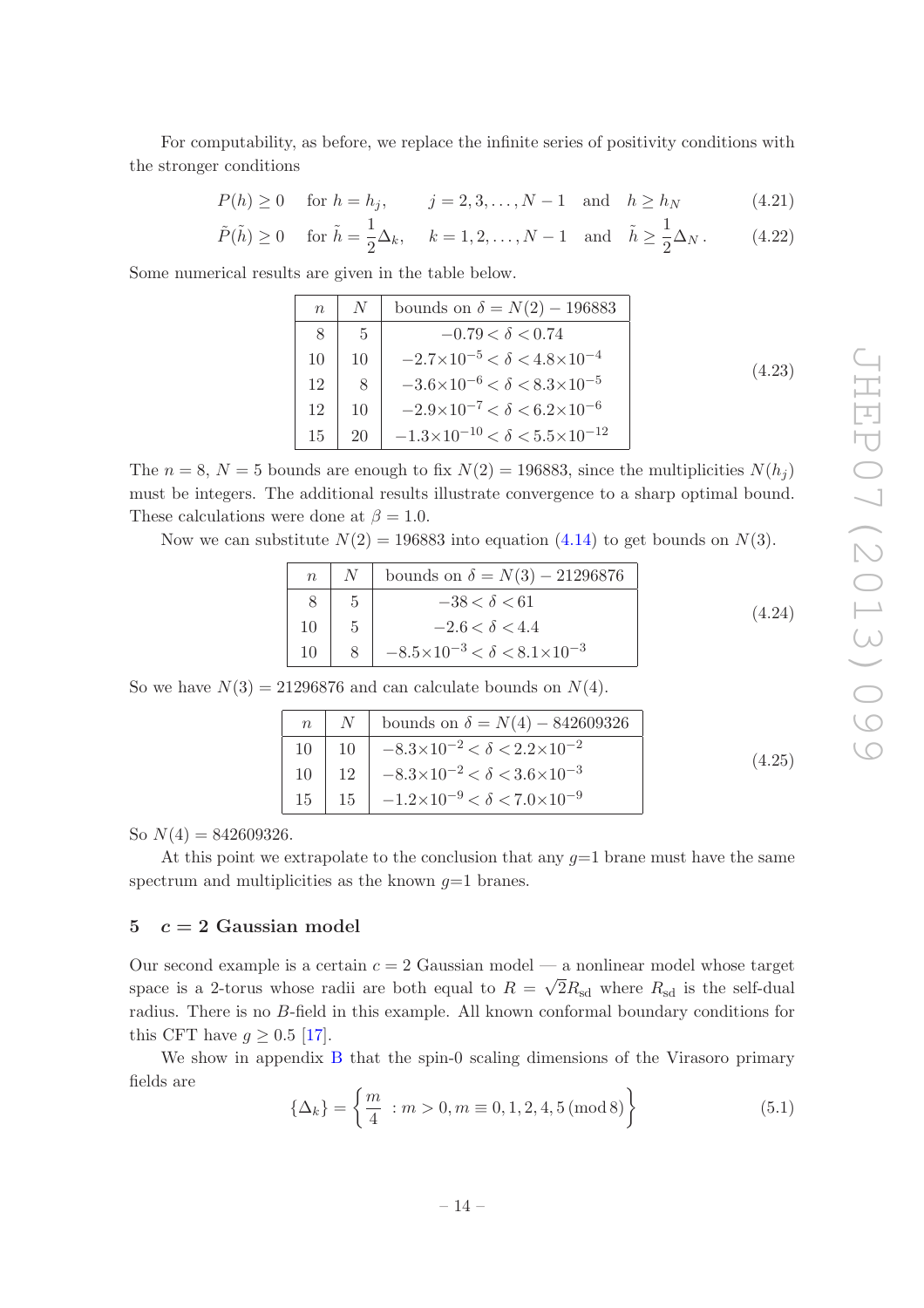Using this list of scaling dimensions, we calculated lower bounds on  $g^2$  as before, only with a different value of c and a different list of  $\Delta_k$ . For  $n = 36$ ,  $N = 40$  (using  $\beta = 1.0$ ) we obtained the lower bound

$$
g^2 > 0.1009\,. \tag{5.2}
$$

The bound did not improve appreciably when we increased  $n$  from 24 to 30 and then to 36. This linear functional bound is well below the smallest known value  $g^2 = 0.25$ .

We next explored the possibility of a minimal brane, that saturates the linear functional bound. For a minimal brane, the boundary scaling dimensions  $h_j$  must lie among the zeros of the function  $P_{opt}(h) f_h$ , as in section [4.2.](#page-12-0) For the  $n = 36$ ,  $N = 40$  solution, the first ten local minima of the function  $P(h)f_h$  are shown in the following table.

| h.       | $P(h)f_h$                |
|----------|--------------------------|
| 2.527099 | $1.801512\times10^{-64}$ |
| 4.281833 | $9.260807\times10^{-65}$ |
| 5.802231 | $5.951241\times10^{-65}$ |
| 7.160648 | $3.699803\times10^{-65}$ |
| 8.443321 | $2.115923\times10^{-65}$ |
| 9.768486 | $1.235336\times10^{-65}$ |
| 11.03488 | $8.684430\times10^{-66}$ |
| 12.33631 | $5.141452\times10^{-66}$ |
| 13.67932 | $3.325586\times10^{-66}$ |
| 15.06931 | $2.052798\times10^{-66}$ |

The low-lying  $h_j$  should be from this list.

With these values for the low-lying  $h_i$ , we determined the boundary multiplicities as in section [4.4.](#page-13-1) Using  $n = 10$ ,  $\beta = 1.0$ , and taking account of the first  $N = 24$  of the bulk  $\Delta_k$ , we obtained the bounds

$$
6.30974 < N(h_1) < 6.30978. \tag{5.4}
$$

But  $N(h_1)$  is an integer. Therefore the linear functional bound on g cannot be saturated. The true lower bound on q must be higher than the linear functional bound.

## <span id="page-15-0"></span>6 Conclusions

We have proved by numerical computation  $(1)$  a lower bound on the boundary entropy s of a Monster brane, (2) the stability of branes saturating the bound, and (3) the uniqueness of the low-lying boundary spectrum of such extremal branes. Our numerical results give strong evidence for the exact  $s=0$  ( $q=1$ ) lower bound on the boundary entropy of Monster branes and for the uniqueness of the boundary spectrum of such extremal branes. The lower bound on s and the stability of the extremal branes suggests that  $s \geq 0$  for all boundary conditions, conformal or not.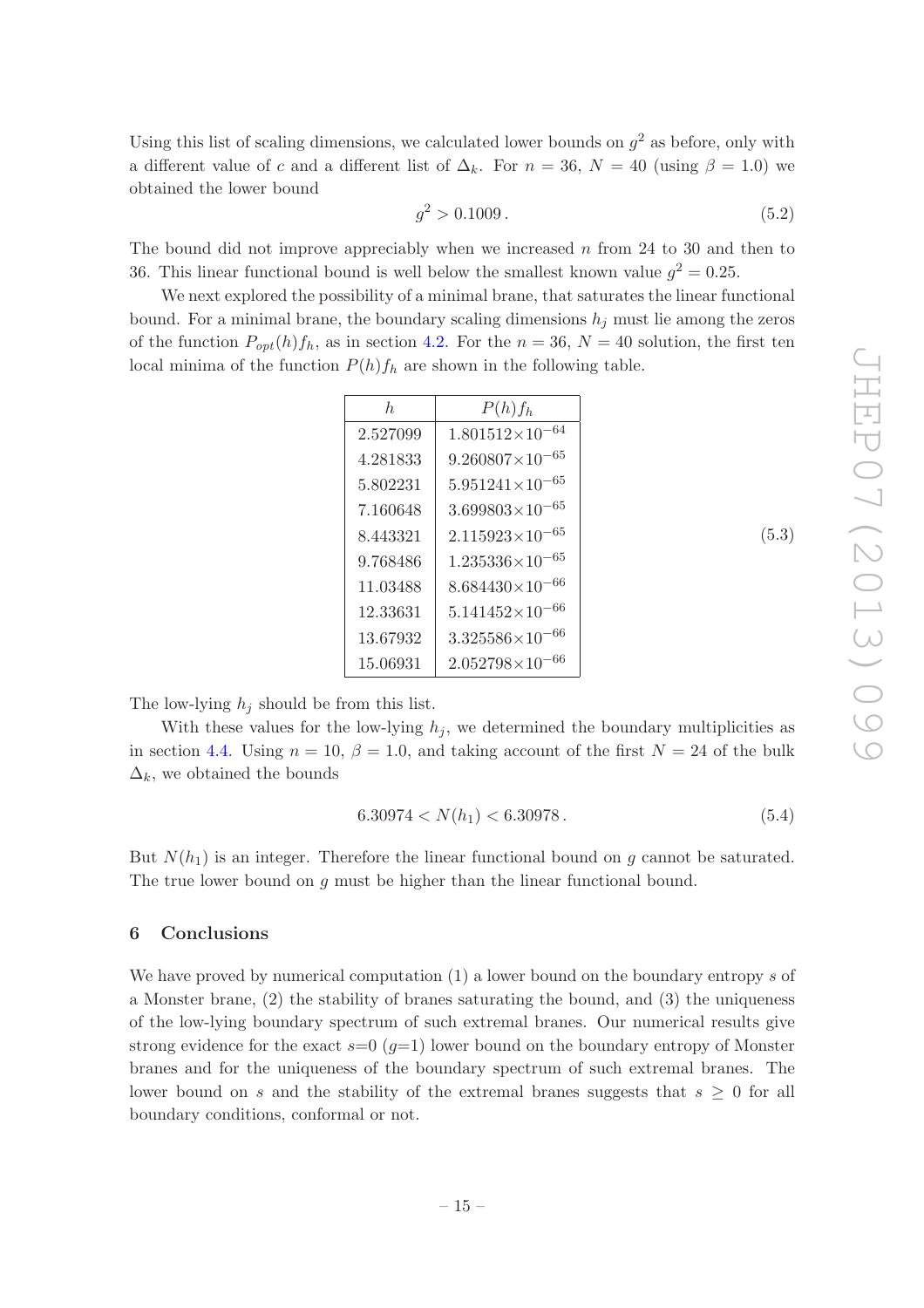The  $c = 2$  example shows that this situation is exceptional, that in general the optimal linear function bound may not be the true lower bound. It would be interesting to have some clues as to when the LF method provides the true bound. In such situations we expect that the method of sections 4.2, 4.4 can be used to constrain the spectrum of the extremal boundary conditions. One speculation is the LF bound is the true bound when the bulk CFT is itself an extremal solution to the bulk modular invariance equations. It would be interesting to check this by numerical calculations.

It might be possible to improve the LF method so as to produce true lower bounds on s for CFTs such as the  $c = 2$  example or for CFTs with  $\Delta_1 \leq (c-1)/12$  where the present LF method gives no bound at all. One could try to incorporate the constraint that the boundary multiplicities  $N(h_i)$  are nonnegative integers. This does not seem possible with the SDP technique, but one could instead generate from the modular transform equation a linear programming problem as was done for the three and four-dimensional CFT bootstrap equations [\[18](#page-19-19), [19](#page-19-12)]. In our case since the modular duality equation  $(2.2)$  contains both positive integer variables  $N(h_i)$  and real positive variables  $b^2(\Delta_k)$  we get a mixed integer linear programming (MIP) problem. Software packages are available for solving such problems. A disadvantage of the MIP technique is that unlike the SDP method it does not produce rigorous bounds. First one has to make assumptions about the spectrum of dimensions (in our case about  $h_i$ ) e.g. putting them on a grid [\[18,](#page-19-19) [19](#page-19-12)]. Second, one has to have faith in the MIP solver when it says that there exists no solution to the MIP problem. There is no way to verify the non-existence. On a practical level, the extended numerical precision that we have needed with the SDP technique is not currently available in MIP software packages.

#### Acknowledgments

CSC thanks Simeon Hellerman and Slava Rychkov for discussions. D.F. thanks A. Vichi and S. El-Showk for helpful discussions of the linear functional method. The work of CSC was supported by World Premier International Research Center Initiative (WPI Initiative), MEXT, Japan. The work of AK was supported in part by the STFC grant ST/J000310/1 "High energy physics at the Tait Institute". The work of D.F. was supported by the Rutgers New High Energy Theory Center and by U.S. Department of Energy Grant No. DE-FG02-12ER41813.

# <span id="page-16-0"></span>A Coefficients  $q_{lk}$

The polynomials

$$
D(z) = \sum_{l=0}^{2n-1} d_l z^l, \qquad p(x) = \sum_{k=0}^{2n-1} p_k x^k, \qquad \tilde{p}(x) = \sum_{k=0}^{2n-1} \tilde{p}_k x^k
$$
 (A.1)

are related by equation [\(3.1\)](#page-7-2)

$$
p(x) = x^{-\frac{1}{4}} e^{x/4} D(-4x \partial_x) \left( x^{\frac{1}{4}} e^{-x/4} \right) , \quad \tilde{p}(x) = -x^{-\frac{1}{4}} e^{x/4} D(4x \partial_x) \left( x^{\frac{1}{4}} e^{-x/4} \right) \tag{A.2}
$$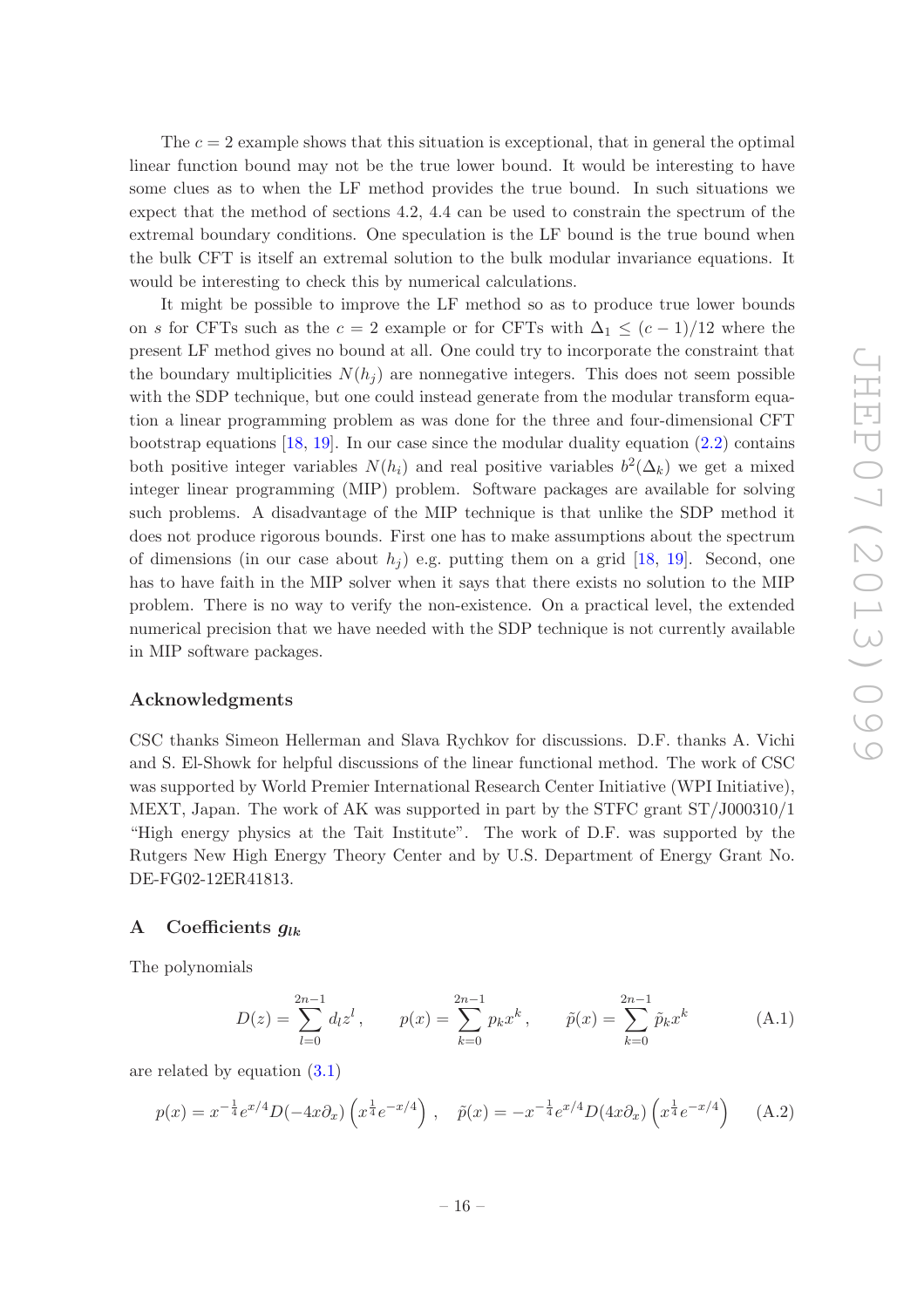Define polynomials

$$
g_k(z) = \sum_l g_{lk} z^l \tag{A.3}
$$

by

$$
x^{k} = x^{-\frac{1}{4}} e^{x/4} g_{k}(-4x \partial_{x}) \left( x^{\frac{1}{4}} e^{-x/4} \right)
$$
 (A.4)

so

<span id="page-17-1"></span>
$$
D(z) = \sum_{k} p_{k} g_{k}(z), \qquad D(-z) = -\sum_{k} \tilde{p}_{k} g_{k}(z).
$$
 (A.5)

Now calculate

$$
g_{k+1}(-4x\partial_x)\left(x^{\frac{1}{4}}e^{-x/4}\right) = x^{k+1}x^{\frac{1}{4}}e^{-x/4}
$$
  
=  $x^kx^{\frac{1}{4}}(-4x\partial_x)e^{-x/4}$   
=  $(-4x\partial_x + 4k + 1)x^kx^{\frac{1}{4}}e^{-x/4}$  (A.6)

so

$$
g_0(z) = 1, \qquad g_{k+1}(z) = (z + 4k + 1) g_k(z) \tag{A.7}
$$

so

$$
g_{00} = 1
$$
,  $g_{0,k+1} = (4k+1)g_{0,k}$ ,  $g_{l,k+1} = g_{l-1,k} + (4k+1)g_{l,k}$ ,  $l = 1, 2, ..., k+1$ . (A.8)  
Equation (A.5) now gives equation (3.15)

$$
d_l = \sum_{k \ge l} g_{lk} p_k = -\sum_{k \ge l} (-1)^l g_{lk} \tilde{p}_k.
$$
 (A.9)

## <span id="page-17-0"></span>B Scaling dimensions in the  $c = 2$  Gaussian model

We need a list of the scaling dimensions  $\Delta_k$  of the spin-0 Virasoro primary fields. The vertex operators — the primary fields for the  $U(1)\times U(1)$  current algebra — have conformal weights

$$
h = p^2 = p_1^2 + p_2^2, \qquad \bar{h} = \bar{p}^2 = \bar{p}_1^2 + \bar{p}_2^2 \qquad (B.1)
$$

$$
p_{\mu} = \frac{1}{2}(m_{\mu}R + n_{\mu}R^{-1}), \qquad \bar{p}_{\mu} = \frac{1}{2}(m_{\mu}R - n_{\mu}R^{-1}), \quad m_{\mu}, n_{\mu} \in \mathbb{Z}, \quad \mu = 1, 2. \quad (B.2)
$$

Let  $N_{h,\bar{h}}$  be the multiplicity of the Virasoro representation with weights  $h, \bar{h}$ . The partition function  $tr(q^{L_0}\bar{q}^{\bar{L}_0})$  (stripped of the factor  $q^{-c/24}\bar{q}^{-c/24})$ 

$$
\sum_{p,\bar{p}} \frac{q^{p^2} \bar{q}^{\bar{p}^2}}{\prod_n |1 - q^n|^4} = \frac{|1 - q|^2 + \sum N_{h,0} q^h (1 - \bar{q}) + \sum N_{0,\bar{h}} (1 - q) q^{\bar{h}} + \sum_{h,\bar{h} \neq 0} N_{h,\bar{h}} q^h \bar{q}^{\bar{h}}}{\prod_n |1 - q^n|^2}.
$$
\n(B.3)

can be expanded in the characters of the  $U(1)\times U(1)$  current algebra (on the left) or in the characters of the two Virasoro algebras (on the right). Multiply by the denominator on the right and rearrange to get

<span id="page-17-2"></span>
$$
\sum_{h,\bar{h}\neq 0} N_{h,\bar{h}} q^h \bar{q}^{\bar{h}} = \sum_{p,\bar{p}} \frac{q^{p^2} \bar{q}^{\bar{p}^2}}{\prod_n |1 - q^n|^2} - |1 - q|^2 - \sum N_{h,0} q^h (1 - \bar{q}) - \sum N_{0,\bar{h}} (1 - q) q^{\bar{h}} \tag{B.4}
$$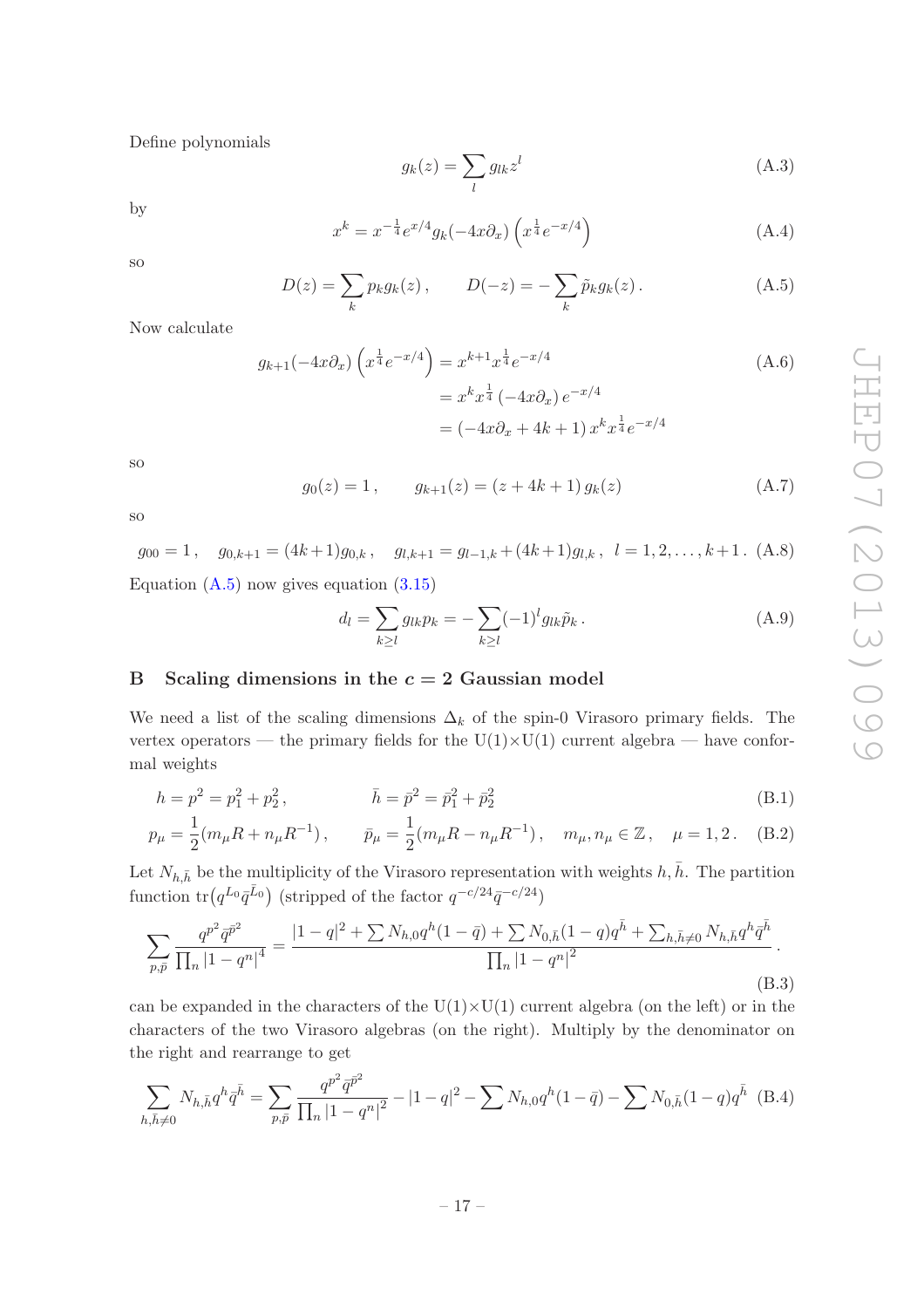Write  $P_{s=0}$  for the projection on the spin-0 part of a sum over powers of q and  $\bar{q}$  — the terms with the same power of q and  $\bar{q}$ , and apply it to both sides of the above identity.

<span id="page-18-0"></span>
$$
\sum_{h=\bar{h}\neq 0} N_{h,\bar{h}} q^h \bar{q}^{\bar{h}} = P_{s=0} \sum_{p,\bar{p}} \frac{q^{p^2} \bar{q}^{\bar{p}^2}}{\left|\prod_n (1-q^n)\right|^2} - 1 - q\bar{q} + N_{1,0} q\bar{q} + N_{0,1} q\bar{q}
$$
(B.5)

Look at the q and  $\bar{q}$  terms in [\(B.4\)](#page-17-2). There are no  $p, \bar{p}$  with  $p^2 = 1, \bar{p} = 0$  or  $p^2 = 0, \bar{p} = 1$ , so

$$
0 = q + q - N_{1,0}q
$$
  
\n
$$
0 = \bar{q} + \bar{q} - N_{0,1}\bar{q}
$$
 (B.6)

so  $N_{1,0} = N_{0,1} = 2$ . Equation [\(B.5\)](#page-18-0) becomes

$$
\sum_{h=\bar{h}\neq 0} N_{h,\bar{h}} q^h \bar{q}^{\bar{h}} = P_{s=0} \sum_{p,\bar{p}} \frac{q^{p^2} \bar{q}^{\bar{p}^2}}{\left|\prod_n (1-q^n)\right|^2} - 1 + 3q\bar{q} \,. \tag{B.7}
$$

By inspection,  $N_{h,h} = N(\Delta) \neq 0$  exactly for all  $\Delta = 2h$  of the form

$$
\Delta = p^2 + \bar{p}^2 + |p^2 - \bar{p}^2| + 2r, \qquad r = 0, 1, ...
$$
 (B.8)

which is

$$
\Delta = m_1^2 + m_2^2 + \frac{1}{4}(n_1^2 + n_2^2) + |m_1 n_1 + m_2 n_2| + 2r, \qquad r = 0, 1, ...
$$
 (B.9)

or

$$
4\Delta = 4(m_1^2 + m_2^2 + |m_1n_1 + m_2n_2|) + n_1^2 + n_2^2 + 8r, \qquad r = 0, 1, ...
$$
 (B.10)

Consider the cases

$$
(m_1, m_2, n_1, n_2) = (0, 0, 0, 0), (0, 0, 1, 0), (0, 0, 1, 1), (1, 0, 0, 0), (1, 0, 0, 1)
$$
 (B.11)

to get

$$
N(\Delta) \neq 0 \text{ for } 4\Delta \equiv 0, 1, 2, 4, 5 \text{ (mod 8)}\tag{B.12}
$$

Finally, we show that  $N(\Delta) = 0$  for  $4\Delta \equiv 3, 6, 7 \pmod{8}$  which is to say for (1)  $4\Delta \equiv$  $-1 \pmod{4}$ , and  $(2)$   $4\Delta \equiv 6 \pmod{8}$ .

For (1), note that  $4\Delta \equiv n_1^2 + n_2^2 \pmod{4}$ . If  $n_1$  and  $n_2$  are both even, then  $4\Delta \equiv$ 0 (mod 4). If both are odd,  $4\Delta \equiv 2 \pmod{4}$ . If one is even and the other is odd,  $4\Delta \equiv$  $1 \pmod{4}$ . So  $4\Delta \not\equiv -1 \pmod{4}$ .

For (2), suppose that  $4\Delta \equiv 6 \pmod{8}$  then  $4\Delta \equiv 2 \pmod{4}$  so  $n_1$  and  $n_2$  must both be odd, say  $n_1 = 2k_1 + 1$ ,  $n_2 = 2k_2 + 1$ . Then

$$
4\Delta = 4(m_1^2 + m_2^2 + |2m_1k_1 + m_1 + 2m_2k_2 + m_2|) + 4k_1(k_1 + 1) + 4k_2(k_2 + 1) + 2 + 8r
$$
 (B.13)

so  $m_1^2 + m_2^2 + |2m_1k_1 + m_1 + 2m_2k_2 + m_2|$  must be odd, so  $m_1^2 + m_2^2 + m_1 + m_2$  must be odd, which is impossible. So  $4\Delta \not\equiv 6 \pmod{8}$ .

Therefore

$$
\{\Delta_k\} = \left\{\frac{m}{4} : m > 0, m \equiv 0, 1, 2, 4, 5 \text{ (mod 8)}\right\}.
$$
 (B.14)